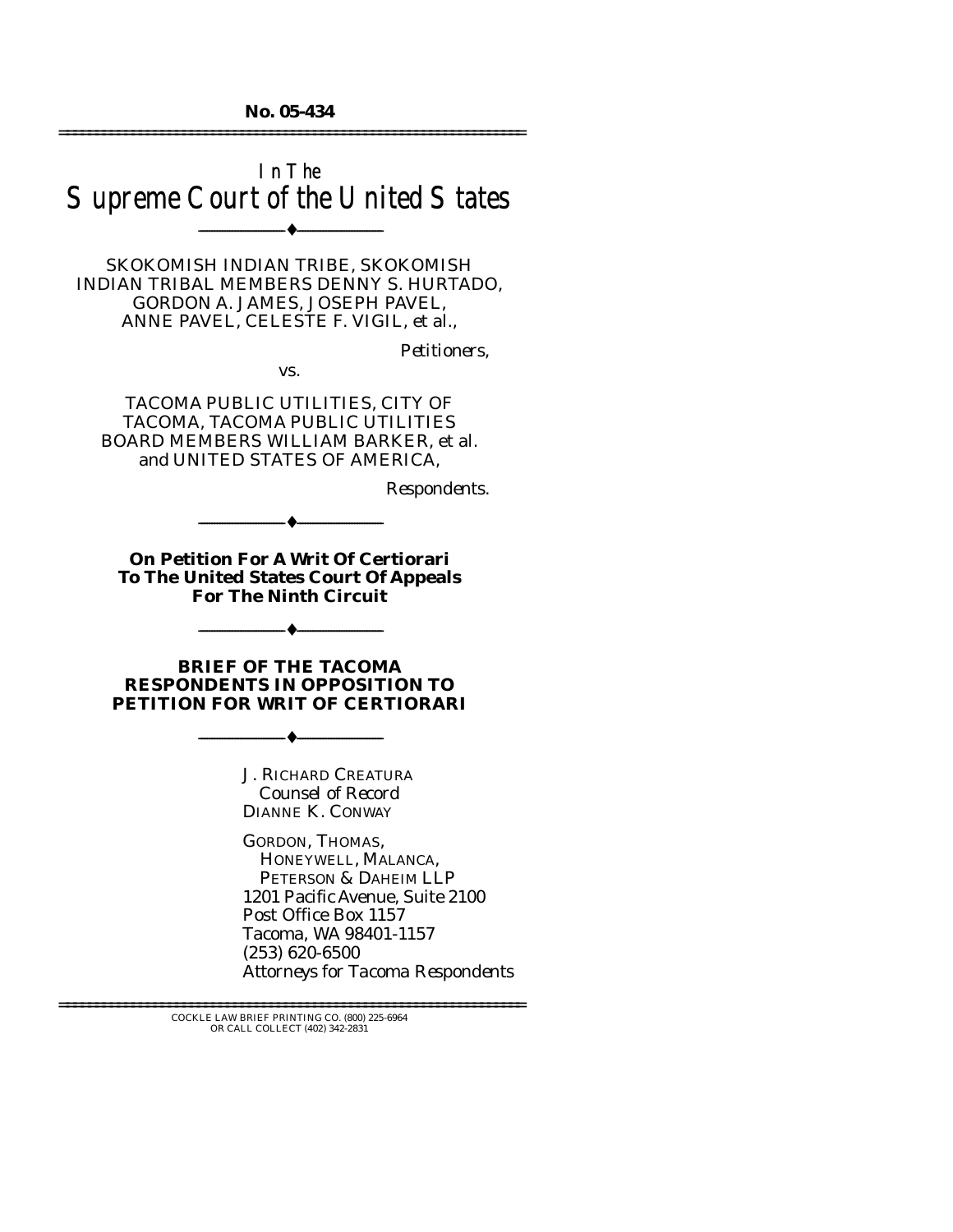#### **QUESTION PRESENTED**

 The 1855 Treaty of Point No-Point created a reservation for the Skokomish Indian Tribe, extinguished the Tribe's aboriginal possessory claims to other lands, and reserved to the Tribe the right to fish on ceded lands at the Tribe's "usual and customary stations . . . in common with all other citizens." The specific question presented by the Tribe's Petition is whether this Court should grant *certiorari* and consider whether the Treaty implies a private remedy for money damages against Tacoma for the Cushman Hydroelectric Project's alleged adverse effect on the Tribe's off-reservation fishing right. If this Court grants *certiorari* and concludes that such a damage action can be maintained, then a second question arises: whether the Federal Power Act preempts any such remedy.<sup>1</sup>

<sup>&</sup>lt;sup>1</sup> An affirmative answer to the second question would not change the judgment below, and therefore, a cross-petition for writ of certiorari is not required. *United States v. American Ry. Exp. Co.,* 265 U.S. 425, 435 (1924).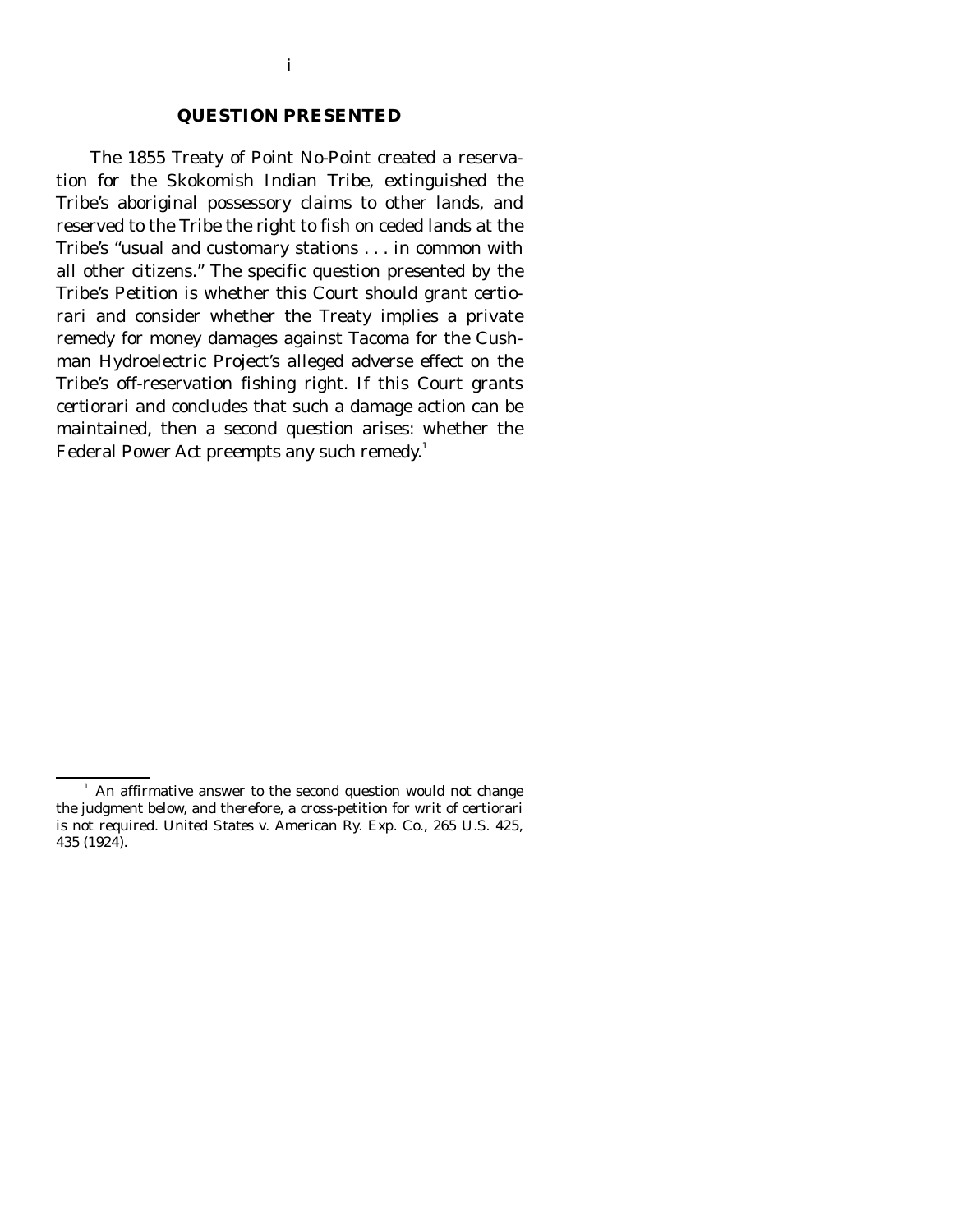## TABLE OF CONTENTS

|--|

| I.  |             |                                                                                                                                                                                                                    | $\mathbf{1}$ |
|-----|-------------|--------------------------------------------------------------------------------------------------------------------------------------------------------------------------------------------------------------------|--------------|
|     | А.          | The Adaptive Nature of the Treaty Right                                                                                                                                                                            | 1            |
|     | В.          | Accommodation for Hydroelectric Devel-<br>opment was Explicitly Sanctioned by Con-<br>gress through the Federal Power Act's<br>Comprehensive Licensing Scheme                                                      | 2            |
|     | $C_{\cdot}$ |                                                                                                                                                                                                                    | 4            |
|     | D.          | Project Licensing is under FERC Jurisdic-                                                                                                                                                                          | 7            |
|     | Е.          | <b>Current Project Operations </b>                                                                                                                                                                                 | 9            |
| II. |             |                                                                                                                                                                                                                    | 10           |
|     | A.          | The Ninth Circuit Correctly Held the<br>Treaty Does Not Establish a Private Right<br>of Action for Money Damages Against A<br>Third Party Who Indirectly Affected the<br>Amount of Fish Available for the Tribe to | 12           |
|     |             | Settled Precedent Supports Finding<br>1.<br>There is No Private Right of Action for<br>Damages Implied in the Treaty                                                                                               | 12           |
|     |             | The Adaptive Nature of the Treaty<br>2.<br>Right Defined by Congress Is Inconsis-<br>tent With A Private Right of Action for                                                                                       | 17           |
|     | В.          | This Ninth Circuit Decision Does Not Con-                                                                                                                                                                          | 21           |
|     | $C_{\cdot}$ | The Ninth Circuit Decision Does Not Con-<br>flict with This Court's Decisions Holding<br>That Treaties are the "Supreme Law of the                                                                                 | 24           |
|     |             |                                                                                                                                                                                                                    |              |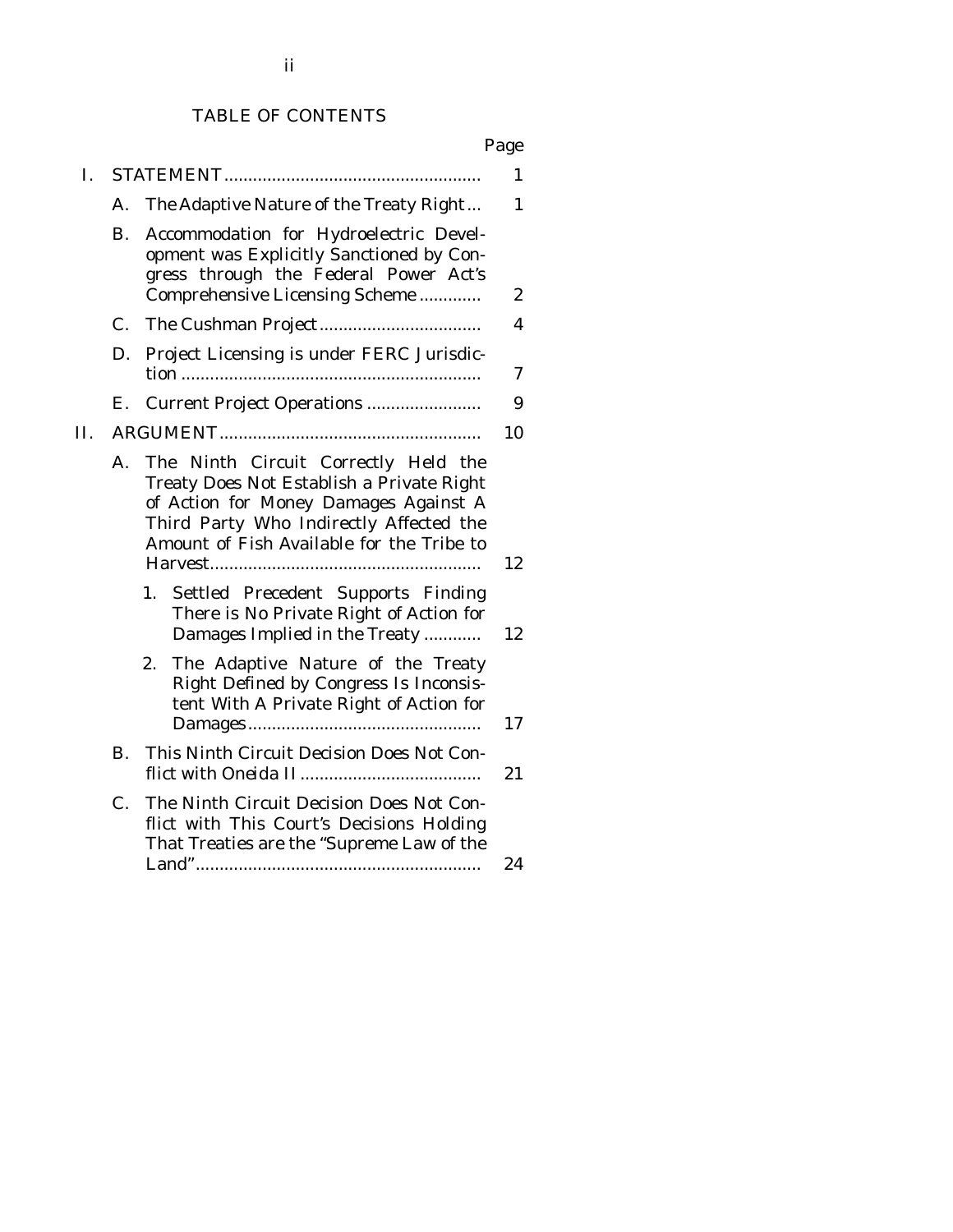TABLE OF CONTENTS – Continued

|  |                                            | Page |
|--|--------------------------------------------|------|
|  | D. The Traditional Tort Cases Cited By the | 25   |
|  | E. The Federal Power Act Preempts any Im-  |      |
|  |                                            |      |

iii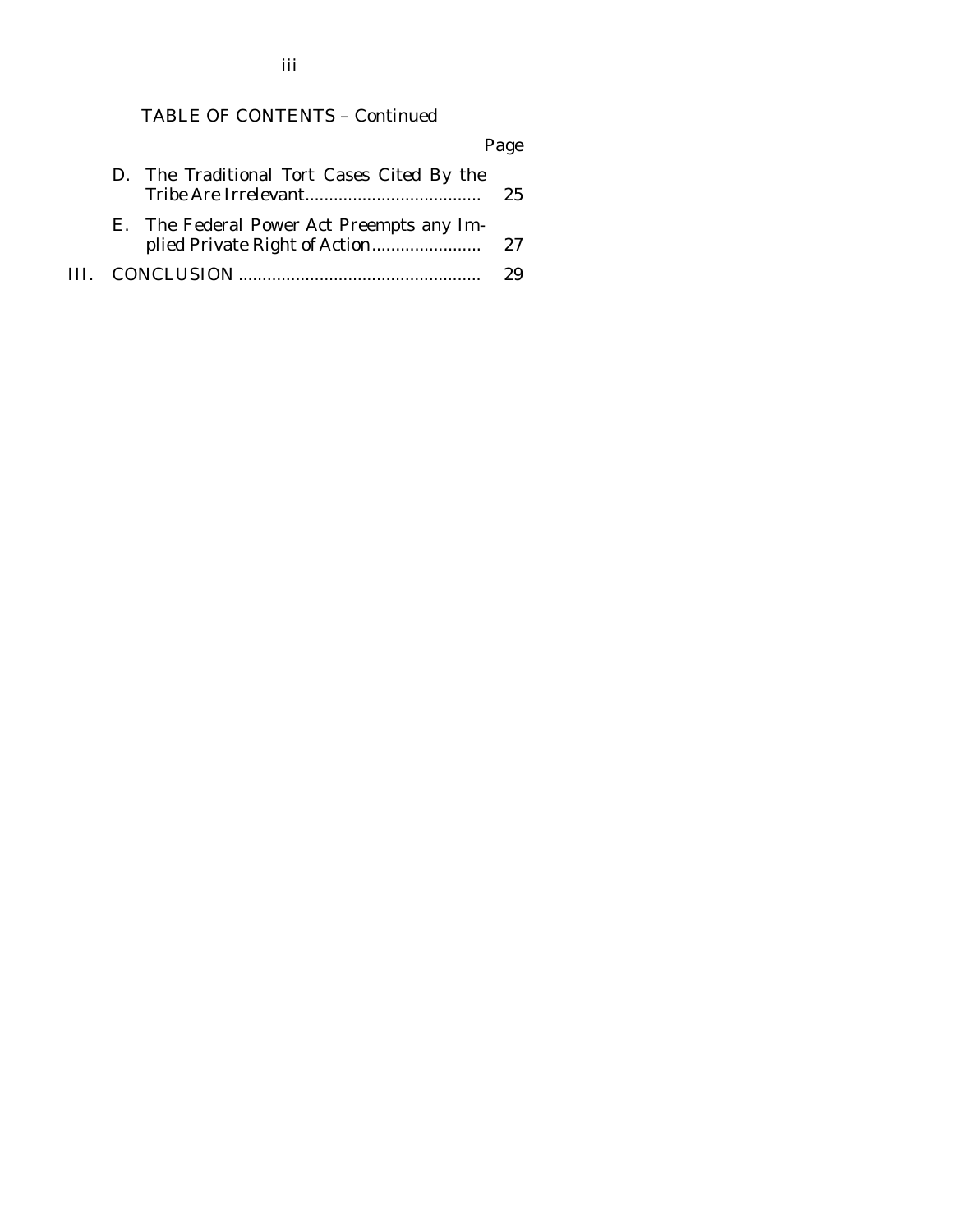# Page

# CASES:

| Alexander v. Sandoval, 532 U.S. 275 (2001) 12, 16                                        |
|------------------------------------------------------------------------------------------|
| Antoine v. Washington, 420 U.S. 194 (1975)  24                                           |
|                                                                                          |
| California Save Our Streams Council, Inc. v.<br>Yeutter, 887 F.2d 908 (9th Cir. 1989) 14 |
| Cannon v. University of Chicago, 441 U.S. 677                                            |
| Cayuga Indian Nation v. Pataki, 413 F.3d 266 (2nd                                        |
|                                                                                          |
| City of Milwaukee v. Illinois, 451 U.S. 304 (1981) 28                                    |
| City of Sherrill v. the Nation of Oneida, ___ U.S.                                       |
| City of Tacoma v. FERC, No. 05-1054 (D.C. Cir.                                           |
| City of Tacoma v. Taxpayers of Tacoma, 357 U.S.                                          |
| Connor v. Aerovox, 730 F.2d 835 (1st Cir. 1984),                                         |
| Cort v. Ash, 422 U.S. 66 (1975) 12, 15, 16                                               |
| County of Oneida v. Oneida Indian Nation, 470                                            |
| Department of Game v. Puyallup Tribe, 414 U.S. 44                                        |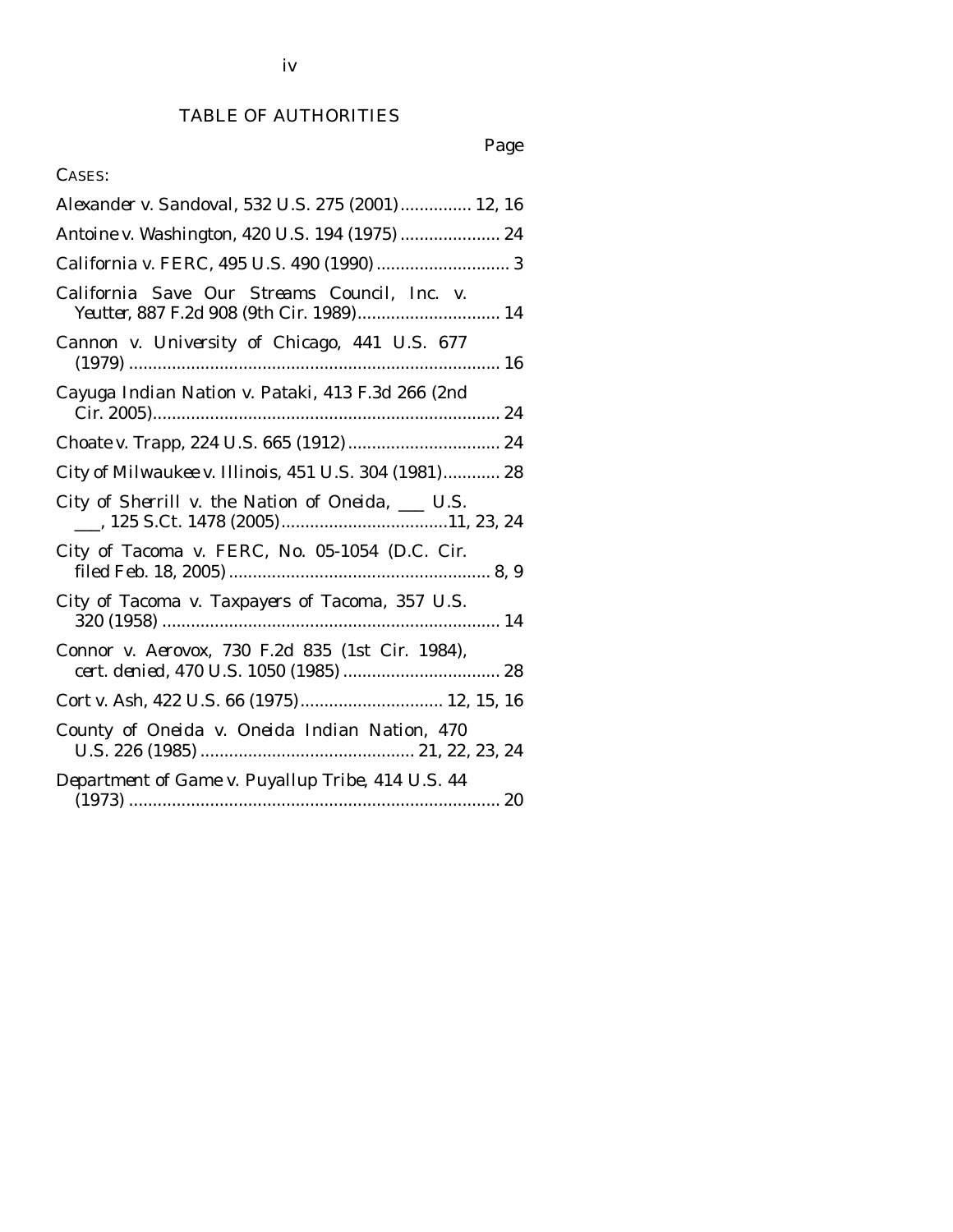| Page                                                                                                                                     |
|------------------------------------------------------------------------------------------------------------------------------------------|
| Dick v. United States, 208 U.S. 340 (1908)  24                                                                                           |
| DiLaura v. Power Auth. of the State of New York,                                                                                         |
| Douglas v. Seacoast Prods., Inc., 431 U.S. 265                                                                                           |
| Emerson G.M. Diesel v. Alaskan Enterprise, 732                                                                                           |
| Escondido Mutual Water Co. v. LaJolla Band of<br>Mission Indians, 466 U.S. 765 (1984)  14                                                |
| Federal Power Comm'n v. Oregon, 349 U.S. 435                                                                                             |
| Federal Power Comm'n v. Tuscarora Indian Nation,                                                                                         |
| First Iowa Hydro-Electric Coop. v. Federal Power                                                                                         |
| Franklin v. Gwinnett County Public Schools, 503                                                                                          |
| Gebser v. Lago Vista Independent School Dist., 524                                                                                       |
| Gonzaga University v. Doe, 536 U.S. 273 (2003) 12                                                                                        |
| Grand Traverse Band of Chippewa and Ottawa<br>Indians v. Director, Mich. Dep't of Natural<br>Resources, 141 F.3d 635 (6th Cir. 1998)  19 |
| In re Oswego Barge Corp., 664 F.2d 327 (2d Cir.                                                                                          |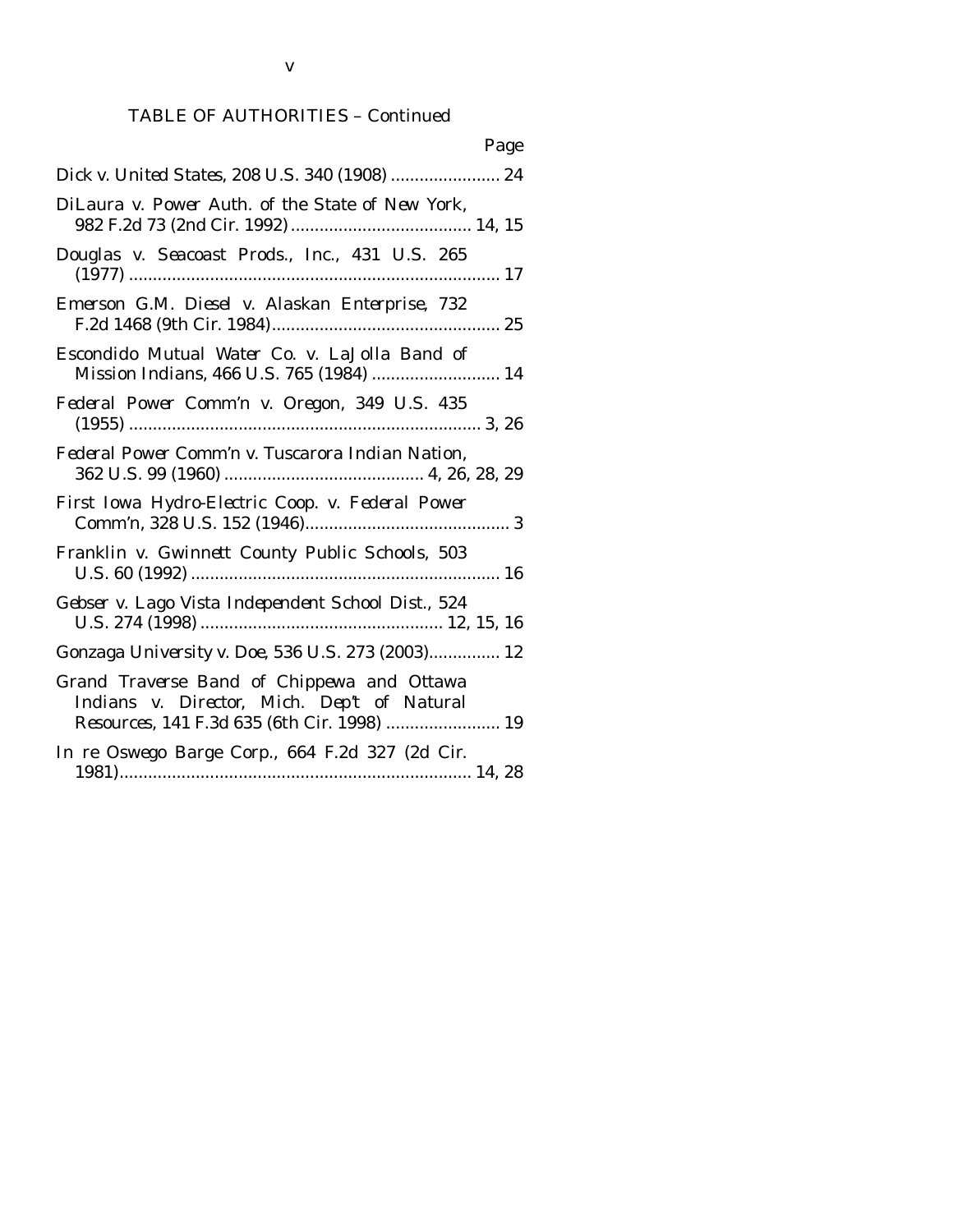# TABLE OF AUTHORITIES – Continued

| Page                                                                                                                                     |
|------------------------------------------------------------------------------------------------------------------------------------------|
| Jackson v. Birmingham Bd. of Ed., __ U.S. __,                                                                                            |
| Lac Courte Oreilles Band of Lake Superior<br>Chippewa Indians v. Voigt, 700 F.2d 341 (7th<br>Cir.), cert. denied, 464 U.S. 805 (1983) 17 |
| Lee v. United States, 629 F. Supp. 721 (D. Alaska                                                                                        |
| Mescalero Apache Tribe v. Burgen Floral Company,                                                                                         |
| Metcalf v. Daley, 214 F.3d 1135 (9th Cir. 2000)  20                                                                                      |
| Middlesex County Sewerage Authority v. National                                                                                          |
| Minnesota v. Mille Lacs Band of Chippewa, 526                                                                                            |
| Mobil Oil Corp. v. Higgenbotham, 436 U.S. 618                                                                                            |
| Muckleshoot Tribe v. Puget Sound Power & Light<br>Co., No. 472-72C2V (W.D. Wash. October 8, 1986) 10                                     |
| Nez Perce Tribe v. Idaho Power Co., 847 F. Supp.                                                                                         |
| Nisqually Indian Tribe v. City of Centralia, No.                                                                                         |
| Oneida Indian Nation v. County of Oneida, 414                                                                                            |
| Organized Village of Kake v. Egan, 369 U.S. 60                                                                                           |
| Perrin v. United States, 232 U.S. 478 (1914)  24                                                                                         |

vi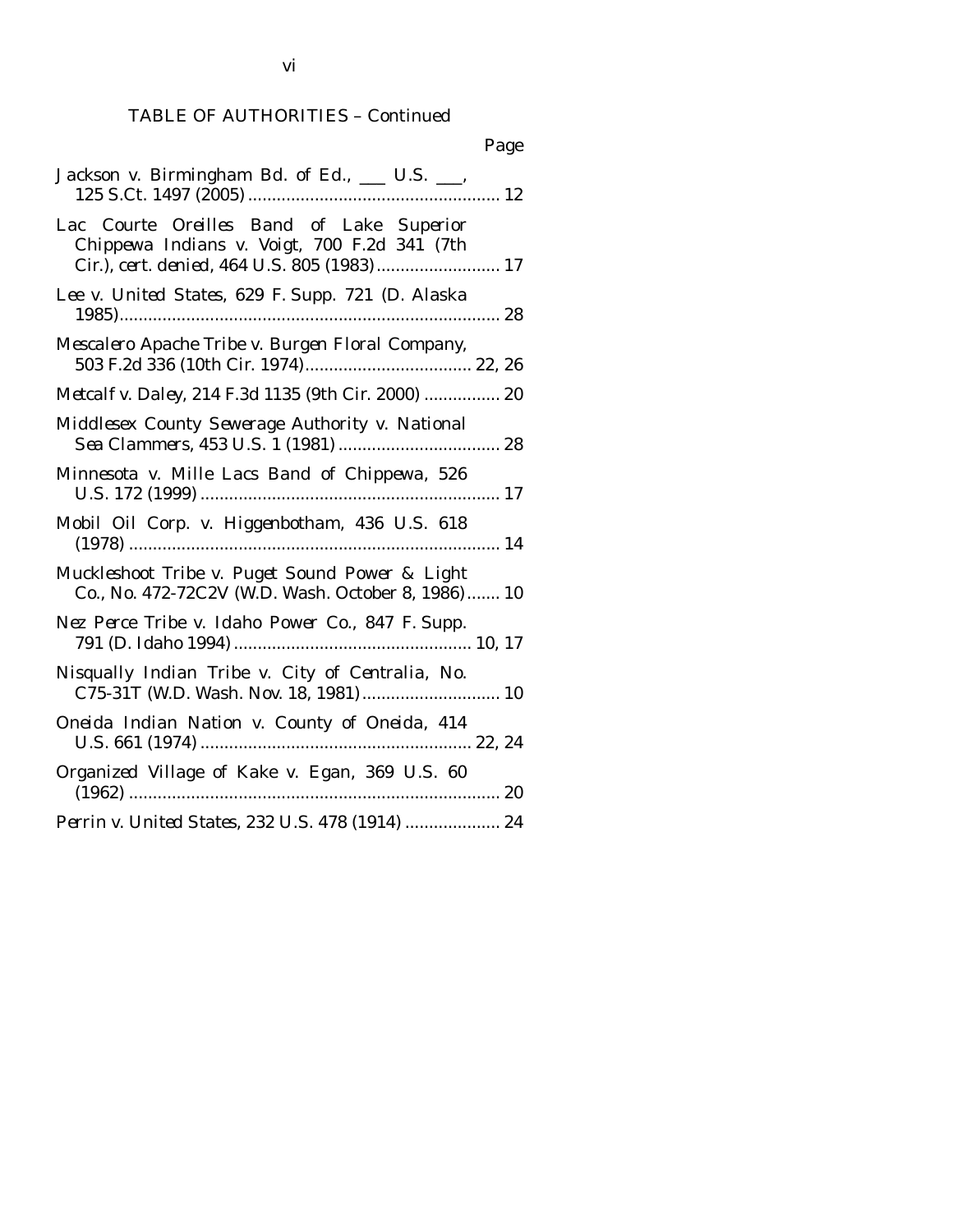TABLE OF AUTHORITIES – Continued

| Page                                                                                                                                                                                               |
|----------------------------------------------------------------------------------------------------------------------------------------------------------------------------------------------------|
| Pueblo of Isleta v. Universal Constructors, 570 F.2d                                                                                                                                               |
| Puyallup Tribe v. Dept. of Game of Washington, 391                                                                                                                                                 |
| Skokomish Indian Tribe v. France, No. 1183,<br>Findings of Fact and Conclusions of Law (W.D.<br>Wash. Jan. 29, 1962), aff'd, 320 F.2d 205 (9th<br>Cir. 1963), cert. denied, 376 U.S. 943 (1964)  5 |
| Skokomish Indian Tribe v. France, 320 F.2d 205<br>(9th Cir. 1963), cert. denied, 376 U.S. 943 (1964)  8                                                                                            |
| Skokomish Indian Tribe v. United States, 332 F.3d<br>551 (9th Cir. 2003), vacated by Skokomish Indian<br>Tribe v. United States, 410 F.3d 506 (9th Cir.                                            |
| Skokomish Indian Tribe v. United States, 410 F.3d                                                                                                                                                  |
| Sokaogon Chippewa Community v. Exxon Corp.,<br>805 F. Supp. 680 (E.D. Wis. 1992), aff'd, 2 F.3d<br>219 (7th Cir. 1993), cert. denied, 510 U.S. 1196                                                |
| Tulee v. Washington, 315 U.S. 681 (1942)  20                                                                                                                                                       |
| Union Oil v. Oppen, 501 F.2d 558 (9th Cir. 1974) 25                                                                                                                                                |
| United States v. American Ry. Exp. Co., 265 U.S.                                                                                                                                                   |
| United States v. Cherokee Nation of Oklahoma, 480                                                                                                                                                  |
| United States v. Dion, 476 U.S. 734 (1986) 20                                                                                                                                                      |
| United States v. Michigan, 471 F. Supp. 192 (W.D.                                                                                                                                                  |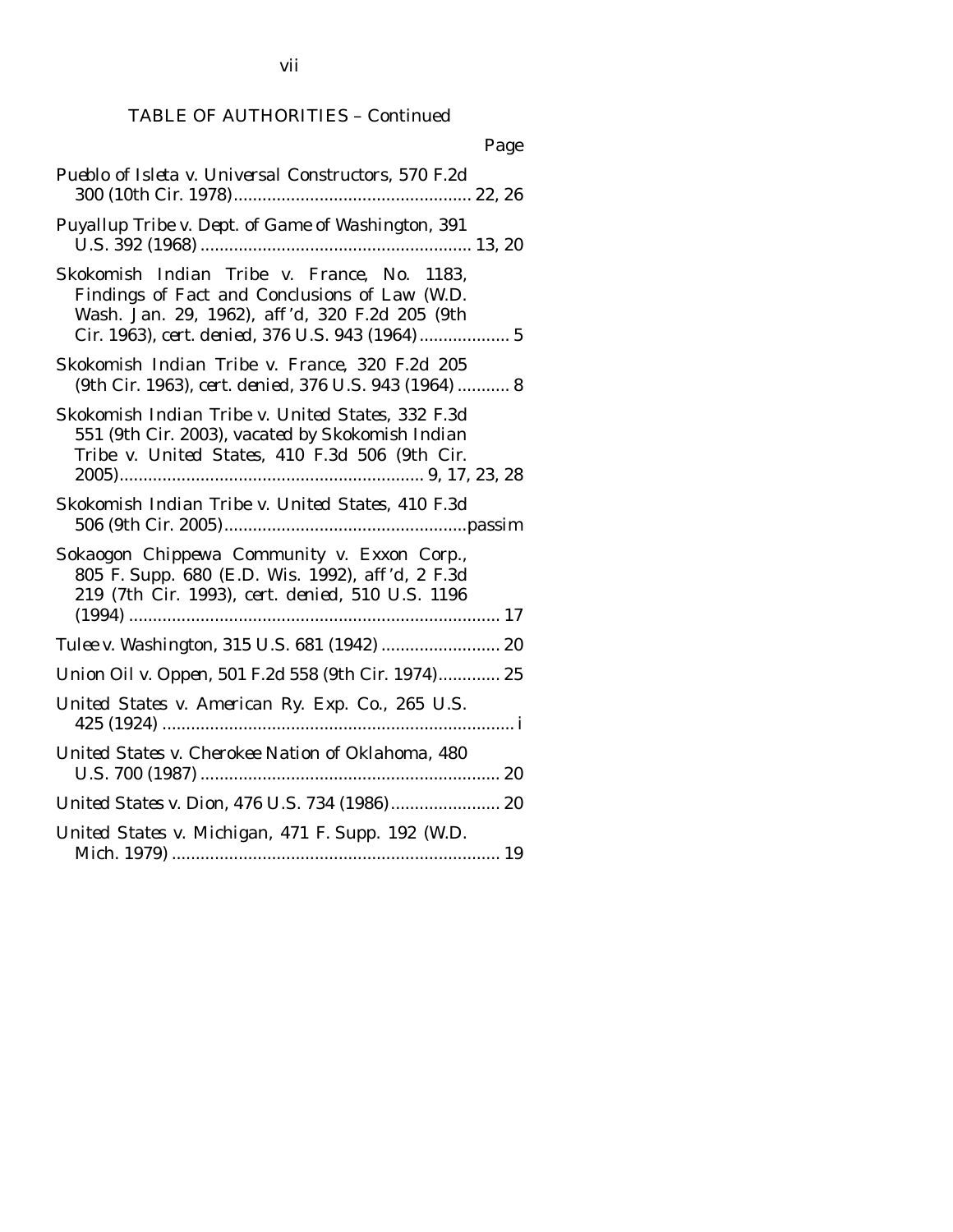viii

# TABLE OF AUTHORITIES – Continued

| Page                                                                                                                                                  |
|-------------------------------------------------------------------------------------------------------------------------------------------------------|
| United States v. Oregon, 657 F.2d 1009 (9th Cir.                                                                                                      |
| United States v. Pend Oreille, 28 F.3d 1544 (9th Cir.                                                                                                 |
| United States v. Price, 523 F. Supp. 1055 (D.N.J.<br>1981), aff'd, 688 F.2d 204 (3rd Cir. 1982)  28                                                   |
| United States v. S. Pac. Transp. Co., 543 F.2d 676                                                                                                    |
| United States v. City of Tacoma, 332 F.3d 574 (9th                                                                                                    |
| United States v. Washington, 384 F. Supp. 312<br>(W.D. Wash. 1974), aff'd, 520 F.2d 676 (9th Cir.<br>1975), cert. denied, 423 U.S. 1086 (1976) 13, 19 |
| United States v. Washington, 459 F. Supp. 1020                                                                                                        |
| United States v. Washington, 506 F. Supp. 187                                                                                                         |
| United States v. Washington, 759 F.2d 1353 (9th<br>Cir.), cert. denied, 474 U.S. 994 (1985) 19                                                        |
| United States v. Washington, 157 F.3d 630 (9th Cir.<br>1998), cert. denied, 526 U.S. 1060 (1999)  20-21                                               |
| United States v. Winans, 198 U.S. 371 (1905)  2, 13, 17, 18                                                                                           |
| Washington v. Daley, 173 F.3d 1158 (9th Cir. 1999)  20                                                                                                |
| Washington v. Washington State Commercial<br>Passenger Fishing Vessel Assn., 443 U.S. 658                                                             |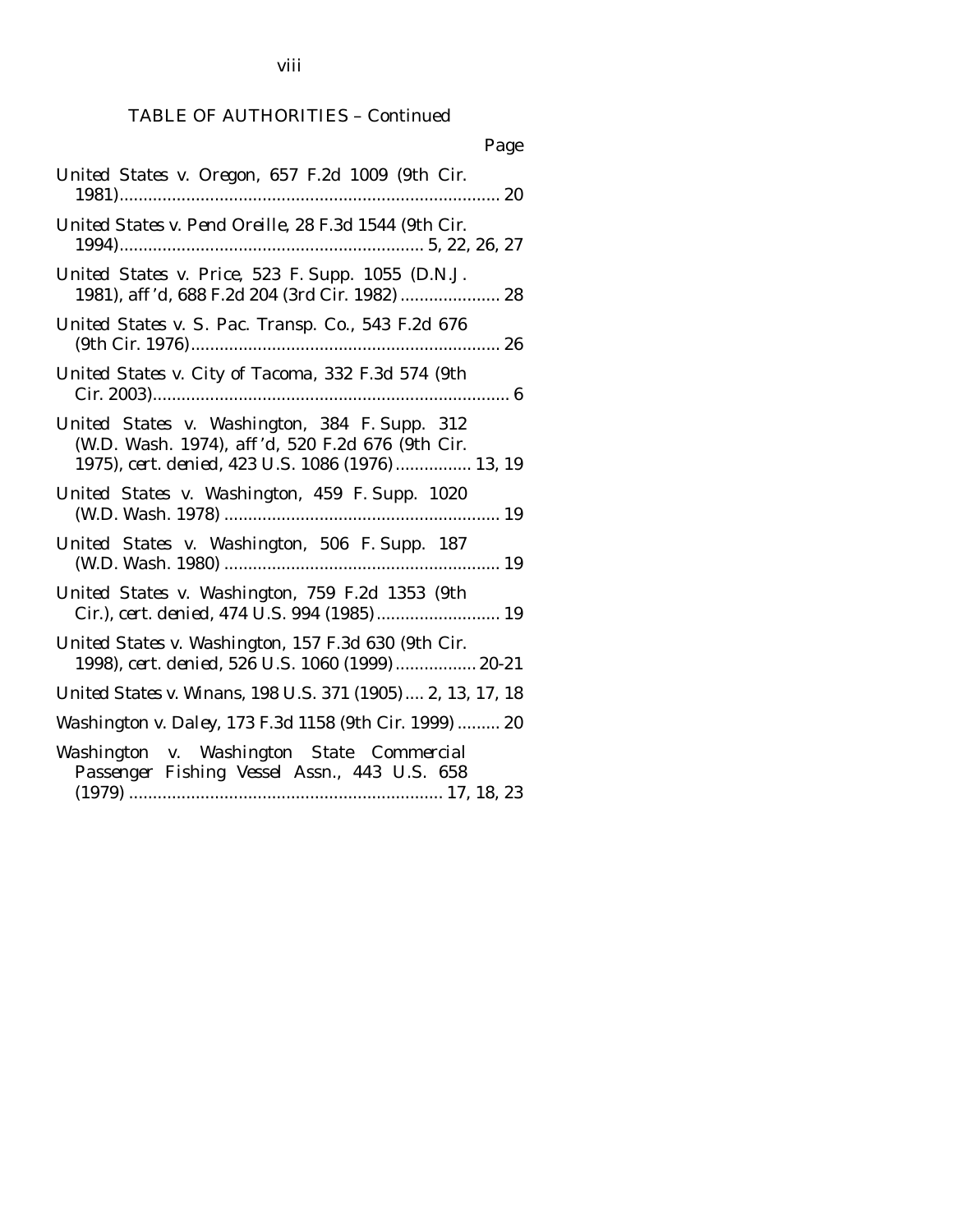# TABLE OF AUTHORITIES – Continued

## Page

CONSTITUTIONAL, STATUTORY, AND TREATY PROVISIONS:

| Treaty of Point-No-Point, 12 Stat. 933 (Jan. 26,<br>1855) (ratified March 8, 1859; proclaimed April |
|-----------------------------------------------------------------------------------------------------|
|                                                                                                     |
|                                                                                                     |
|                                                                                                     |
|                                                                                                     |
|                                                                                                     |
|                                                                                                     |
|                                                                                                     |
| Federal Water Power Act of 1920, Ch. 285, 330, 41                                                   |

OTHER:

| City of Tacoma, 67 FERC 1 61,152 (May 4, 1994) 8          |
|-----------------------------------------------------------|
| City of Tacoma, 71 FERC 1 61,381 (June 22, 1995) 5        |
| City of Tacoma, 84 FERC 1 61,107 (July 30, 1998)  5, 6, 8 |
| City of Tacoma, 86 FERC 1 61,311 (Mar. 31, 1999) 8        |
| City of Tacoma, 89 FERC 1 61,273 (Dec. 16, 1999)  10      |

ix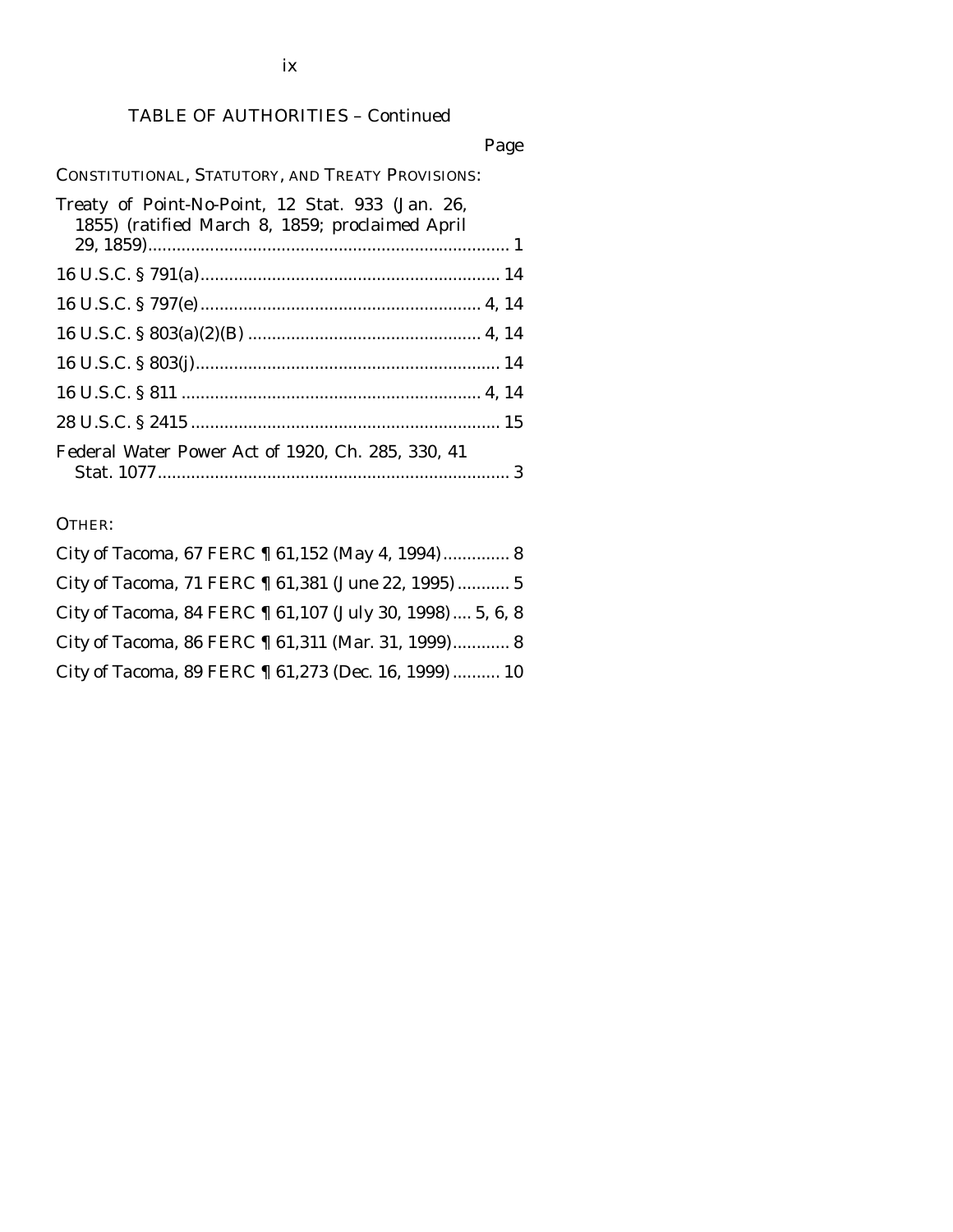# TABLE OF APPENDICES

Page

APPENDIX A – *Skokomish Indian Tribe v. United States*, 332 F.3d 551 (9th Cir. 2003).........................App. 1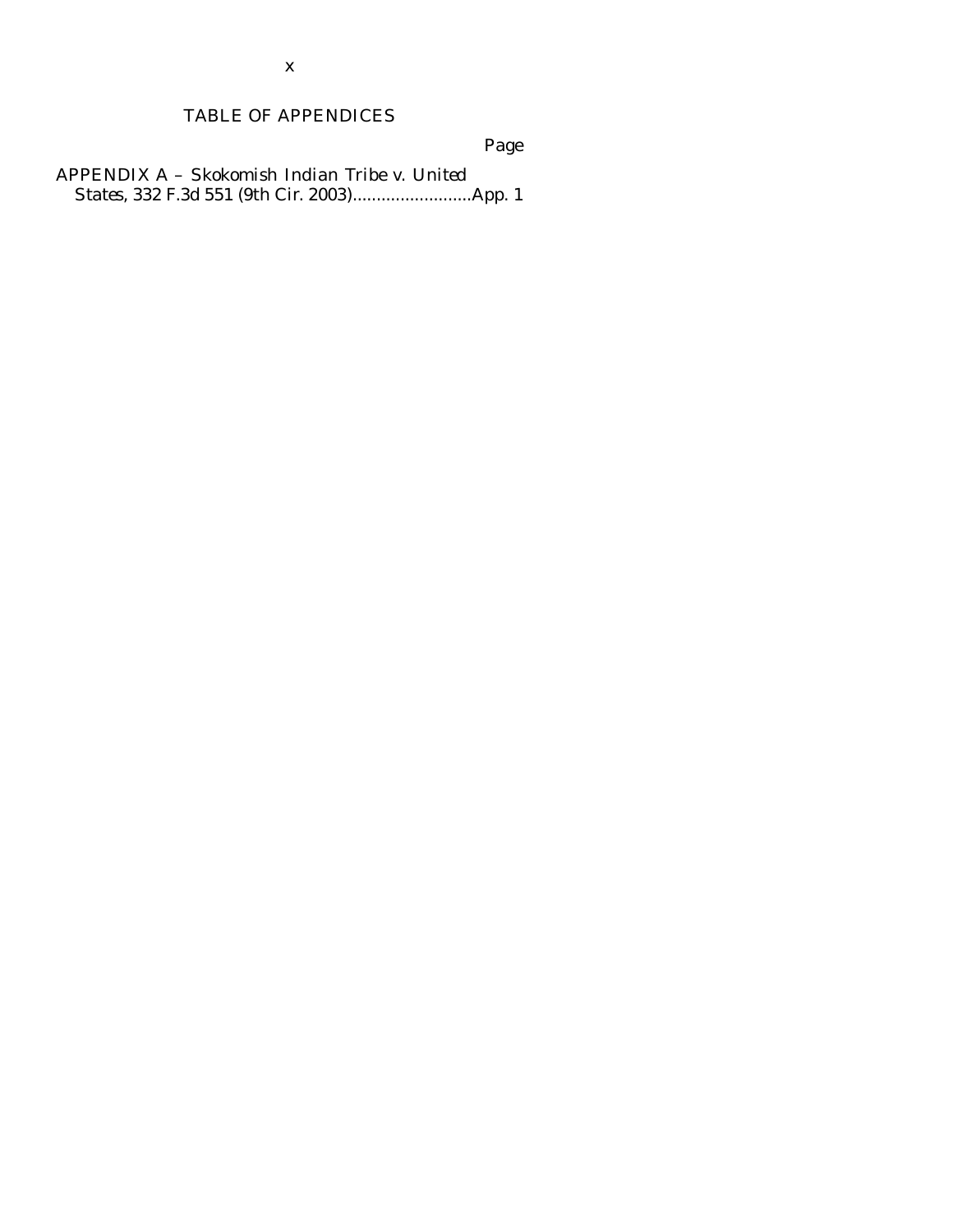#### **I. STATEMENT**

The Tribe's<sup>2</sup> Petition mischaracterizes the question presented and the issue adjudicated below and contains a number of critical misstatements of underlying fact.

#### **A. The Adaptive Nature of the Treaty Right**

 The purpose of the Treaty of Point No-Point, like the other nine treaties negotiated by Governor Isaac Stevens, was to reconcile Indian interests and the expanding migration of non-Indians to the Pacific Northwest. The Treaty, signed in 1855 and ratified in 1859, demonstrates a clear intent to accommodate this future change in several respects.

 First, the Treaty extinguished aboriginal title claims to parts of what is now Washington State in exchange for monetary payments<sup>3</sup> and provision of a tract of land on Hood Canal "for the present use and occupation of the said tribes and bands...."<sup>4</sup> The Treaty further provides that the Tribe was to relocate to a temporary reservation within one year of the Treaty's ratification $^5$  and authorizes the President to "remove [the Indians] from said reservation to such other suitable place or places within said Territory as he may deem fit.  $\dots$ ."<sup>6</sup>

<sup>6</sup> Supp. ER 158.

<sup>&</sup>lt;sup>2</sup> For ease of reference, the Petitioners will be referred to collectively as "the Tribe" and the Respondents will be referred to collectively as "Tacoma."

<sup>&</sup>lt;sup>3</sup> Supp. ER 157.

<sup>4</sup> *Id.*

<sup>5</sup> *Id.*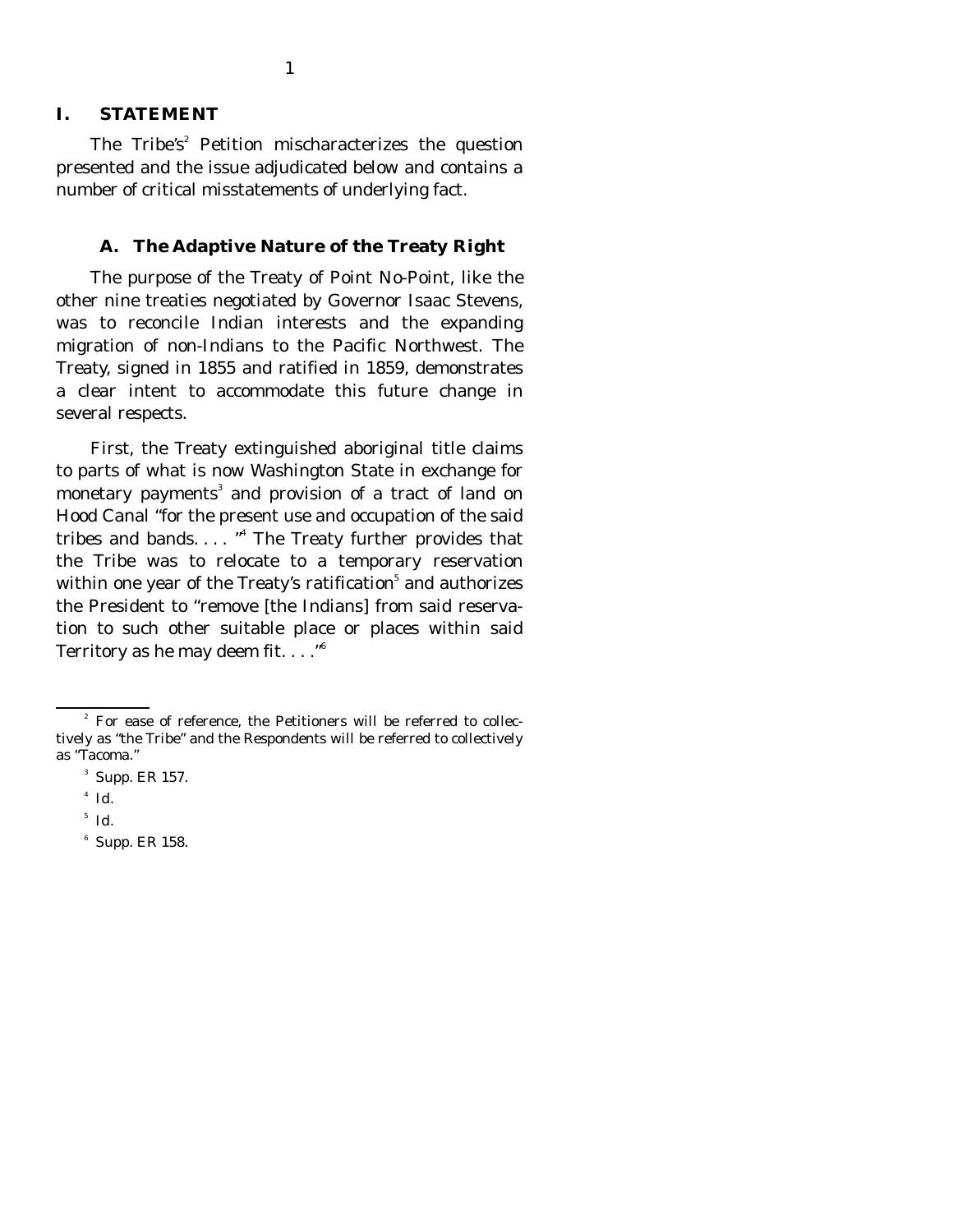Second, the Treaty reflects the federal government's then-extant policy of Indian assimilation by providing that the reservation eventually would be allotted into individual parcels, with individual Indians assigned parcels as their homes and farms.<sup>7</sup>

 Third, the Treaty addresses fishing rights from the standpoint of both Indians and non-Indians. In Article 4, the Treaty secured to the Tribe the "right of taking fish at usual and accustomed grounds and stations . . . in common with all citizens of the United States."<sup>8</sup> As noted by this Court, this adaptive nature of the treaty fishing right was essential as "new conditions came into existence to which [treaty fishing] rights had to be accommodated."<sup>9</sup>

### **B. Accommodation for Hydroelectric Development was Explicitly Sanctioned by Congress through the Federal Power Act's Comprehensive Licensing Scheme**

The change contemplated by the Treaty occurred quickly. At the time of the Treaty, the Tribe numbered about  $200$ ,<sup>10</sup> and the Washington Territory was home to approximately 3,965 non-Indians. By 1890 Tacoma's

<sup>&</sup>lt;sup>7</sup> *Id*. This approach prevailed as American Indian policy during the mid-19th century until Franklin Roosevelt's administration in the 1930s. Supp. ER 155.

<sup>&</sup>lt;sup>8</sup> Supp. ER 157.

<sup>9</sup> *United States v. Winans*, 198 U.S. 371, 381 (1905). The Petition raises only that part of the Ninth Circuit's *en banc* decision that addresses Article 4 and the off-reservation fishing rights. The Tribe's claim that "what remains" also includes a treaty-reserved water right or any trespass claims is incorrect. Pet. at 10.

 $10$  Supp. ER 110.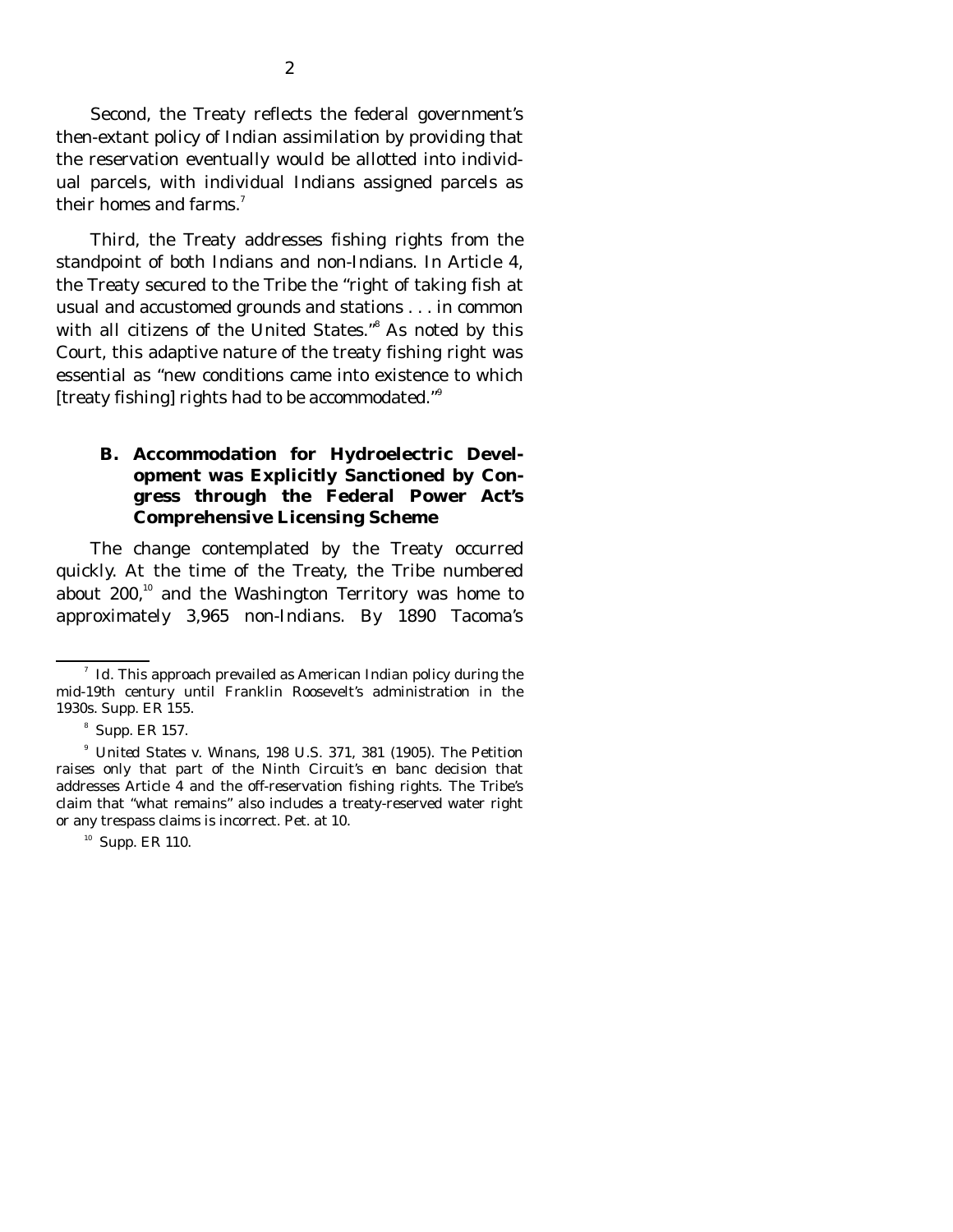population alone was  $36,000$ ,<sup>11</sup> and by 1910 the State's population had burgeoned to over a million.<sup>12</sup>

 Hydroelectric power was an appropriate and important part of the region's increased settlement and development. Congress enacted the Federal Water Power Act of 1920 ("FPA") to provide for the growing need for hydroelectric power throughout the country.<sup>13</sup> The express purpose of the FPA was to implement a "complete scheme of national regulation which would promote the comprehensive development of the water resources of the Nation."<sup>14</sup> The Act established the Federal Power Commission<sup>15</sup> ("the Commission") as the exclusive forum for accommodating the numerous – and sometimes conflicting – interests that could be affected by its licensing decisions.<sup>16</sup>

 The FPA expressly addresses fisheries resources and tribal interests. The Act delegates full authority to the Secretaries of Interior (which has responsibility for Indian affairs) and Commerce (the home agency of the National Marine Fisheries Service, which exercises authority over anadromous fish) to provide mandatory license conditions that are designed to mitigate a hydropower operation's

 $11$  Supp. ER 163.

 $12$  Supp. ER 165.

<sup>&</sup>lt;sup>13</sup> Federal Water Power Act of 1920, Ch. 285, 330, 41 Stat. 1077.

<sup>14</sup> *First Iowa Hydro-Electric Coop. v. Federal Power Comm'n*, 328 U.S. 152, 180 (1946). *See also California v. Fed. Energy Regulatory Comm'n*, 495 U.S. 490 (1990).

<sup>&</sup>lt;sup>15</sup> The Federal Power Commission was reconstituted as the Federal Energy Regulatory Commission ("FERC") in 1977. These two entities will be referred to interchangeably as the "Commission."

<sup>16</sup> *Federal Power Comm'n v. Oregon*, 349 U.S. 435, 445-46 (1955).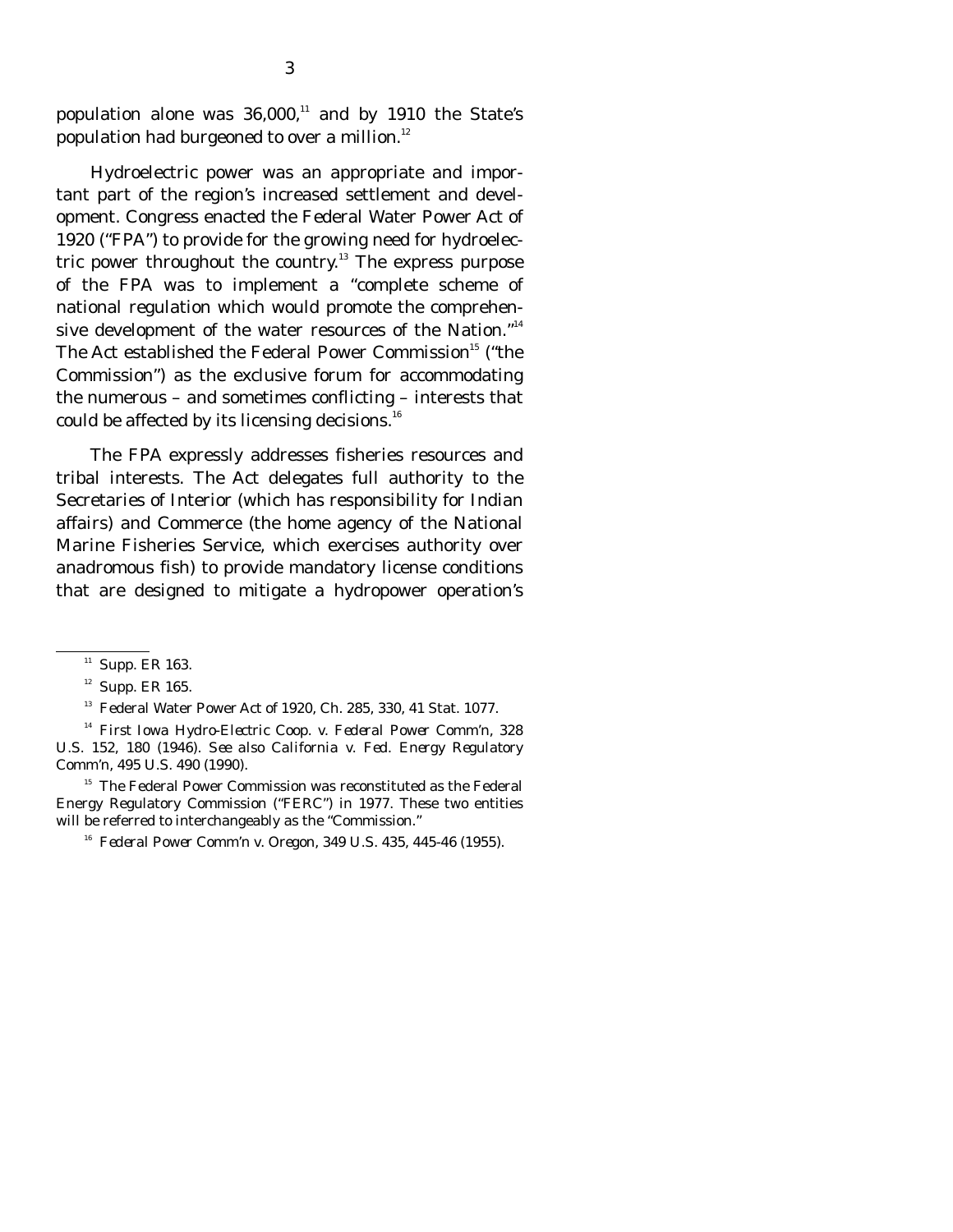impacts on fisheries resources $17$  and that may be necessary "for the adequate protection and utilization" of Indian reservations.18 The FPA also expressly provides that the Commission "shall consider . . . the recommendations (including fish and wildlife recommendations) of Indian tribes affected by a project."19 To issue a license, the Commission must determine that the project "will not interfere or be inconsistent with the purpose for which any reservation affected thereby was created or acquired."<sup>20</sup> Importantly, this Court has noted that a federally-licensed hydroelectric project "is an example of the changing circumstances that alter the contours of the Tribe's continuing property rights." $^{21}$ 

#### **C. The Cushman Project**

 In 1912 the City of Seattle started investigating the present site of the Cushman Project for a hydroelectric dam. Seattle's proposal was vetted by the Commissioner of Indian Affairs, who concluded that there would be no adverse effect on the rights of the Skokomish Tribe.<sup>22</sup> After Seattle declined to pursue the proposal, in 1923 Tacoma submitted an application for a federal license for the Cushman Hydroelectric Project to the Commission for approval. $^{23}$  The 50-year minor part license granted in 1924

 $17$  16 U.S.C. § 811.

 $18$  16 U.S.C. § 797(e).

 $19 \text{ U.S.C. }$  § 803(a)(2)(B).

<sup>20</sup> *Id. See also* Supp. ER. 88.

<sup>21</sup> *Federal Power Comm'n v. Tuscarora Indian Nation*, 362 U.S. 99, 118 (1960).

 $22$  Supp. ER 178-83; Supp. ER 166; Supp. ER 170-77.

<sup>&</sup>lt;sup>23</sup> Supp. ER 188, 190.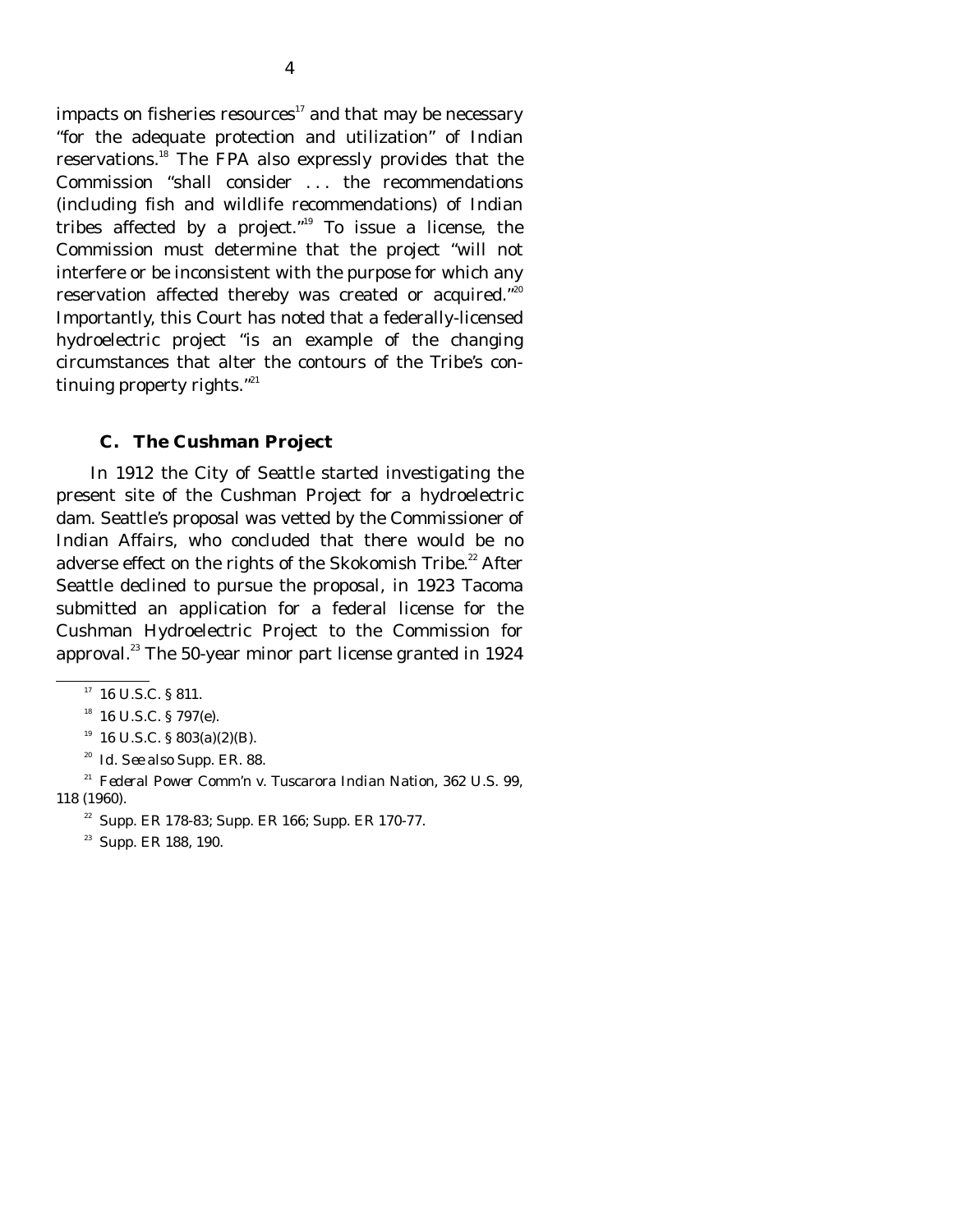authorized the flooding of 8.8 acres of federal land in connection with Tacoma's construction of the Project on the North Fork of the Skokomish River. Consistent with its interpretation of the FPA at the time, the Commission did not license the entire project but did review its full scope.<sup>24</sup> The scope specifically included "[t]he proposed scheme of development [] to utilize substantially all of the waters of the North Fork of the Skokomish River."<sup>25</sup> Indeed, the Commission found that "the project . . . will be best adapted to a comprehensive scheme of improvement and utilization for the purposes of water-power development and of other beneficial public uses, and . . . will not interfere or be inconsistent with the purpose for which any

 $25$  Supp. ER 190.

<sup>&</sup>lt;sup>24</sup> Supp. ER 188-207. The Tribe has asserted Tacoma has operated the project "illegally" simply because the license issued to Tacoma was a minor-part license that only covered 8.8 acres, not the entire area occupied by the Project. The Commission, however, specifically considered this matter and concluded that issuing a minor-part license was "consistent with the Commission's interpretation of its jurisdiction at that time, [although] the Commission later concluded that Tacoma should obtain a license for the entire Cushman Project. . . ." *City of Tacoma*, 84 FERC ¶ 61,107, p. 61,535 (July 30, 1998) (*City of Tacoma 1998*). Despite finding that Tacoma's original minor-part license was "under inclusive," the Commission ruled that the license had not been invalidated and that Tacoma was legally entitled to seek a relicense for the entire project as originally built. *City of Tacoma*, 71 FERC ¶ 61,381 at pp. 62,487-88 (June 22, 1995) (*City of Tacoma 1995*). The Tribe's allegations to the contrary are apparently aimed at making this case resemble the facts in *United States v. Pend Oreille*, 28 F.3d 1544 (9th Cir. 1994), which found a hydropower project unlawfully trespassed on a tribe's land. But both Judge Boldt's findings in *Skokomish Indian Tribe v. France*, No. 1183, Findings of Fact and Conclusions of Law, Finding 43 (W.D. Wash. Jan. 29, 1962), *aff 'd*, 320 F.2d 205 (9th Cir. 1963), *cert. denied*, 376 U.S. 943 (1964) (Supp. ER 102-03) (discussed *infra* at 7-8), and FERC's determinations in the relicensing appeal make *Pend Oreille* readily distinguishable.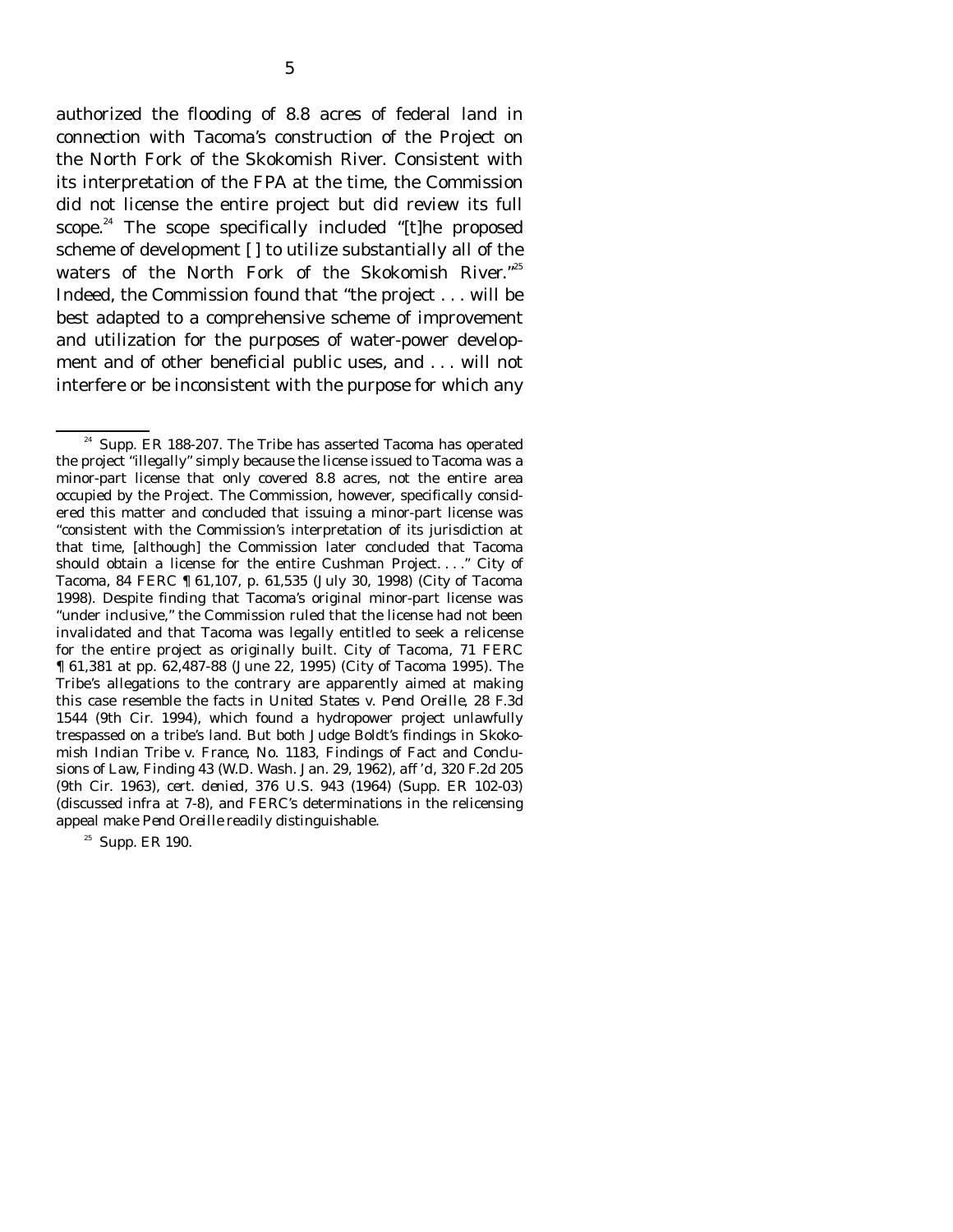reservation affecting thereby was created or acquired."<sup>26</sup> The license stated further that "the said dam" was "necessary and convenient for the development and utilization of power."<sup>27</sup>

 As noted by the Tribe, most of the Project's facilities are located on the North Fork of the Skokomish River. Contrary to the implications of the Tribe's statements, however, Cushman Powerhouse No. 2 is not located "on" Tribal lands.<sup>28</sup> Rather, that powerhouse is located on land Tacoma owns in fee within the Skokomish Reservation's exterior boundaries.<sup>29</sup> Part of the Project's transmission line and access roads traverse the Reservation, but any claims regarding the line or roads are not at issue here, as they were separately litigated $30$  and are not raised in this case.

 The Tribe also repeats what are clearly disputed and unresolved allegations in its Petition, including its allegation

 <sup>30</sup> *United States v. City of Tacoma*, 332 F.3d 574 (9th Cir. 2003). Indeed, the Tribe's statement that the Ninth Circuit has held "that the Project illegally trespasses upon certain Skokomish allotments" as well as its assertion there is a "remaining issue" for "trespass for lands illegally condemned for Project transmission lines and access roads," Pet. at 4 n. 2, 10, are patently false. In litigation unrelated to this case, the Ninth Circuit affirmed a District Court holding that the conveyance of easements (for the transmission line and access roads) across certain Reservation allotments to Tacoma was invalid at the time that a state court and the Department of Interior approved it in 1922. *United States v. City of Tacoma*, 332 F.3d 574. Importantly, neither the Ninth Circuit nor the District Court made any findings regarding current ownership status of the parcels in question.

 $26$  Supp. ER 88.

<sup>27</sup> *Id.*

 $28$  Pet. at 3.

29 ER 188-89. *See also City of Tacoma 1998,* 84 FERC at p. 61,540.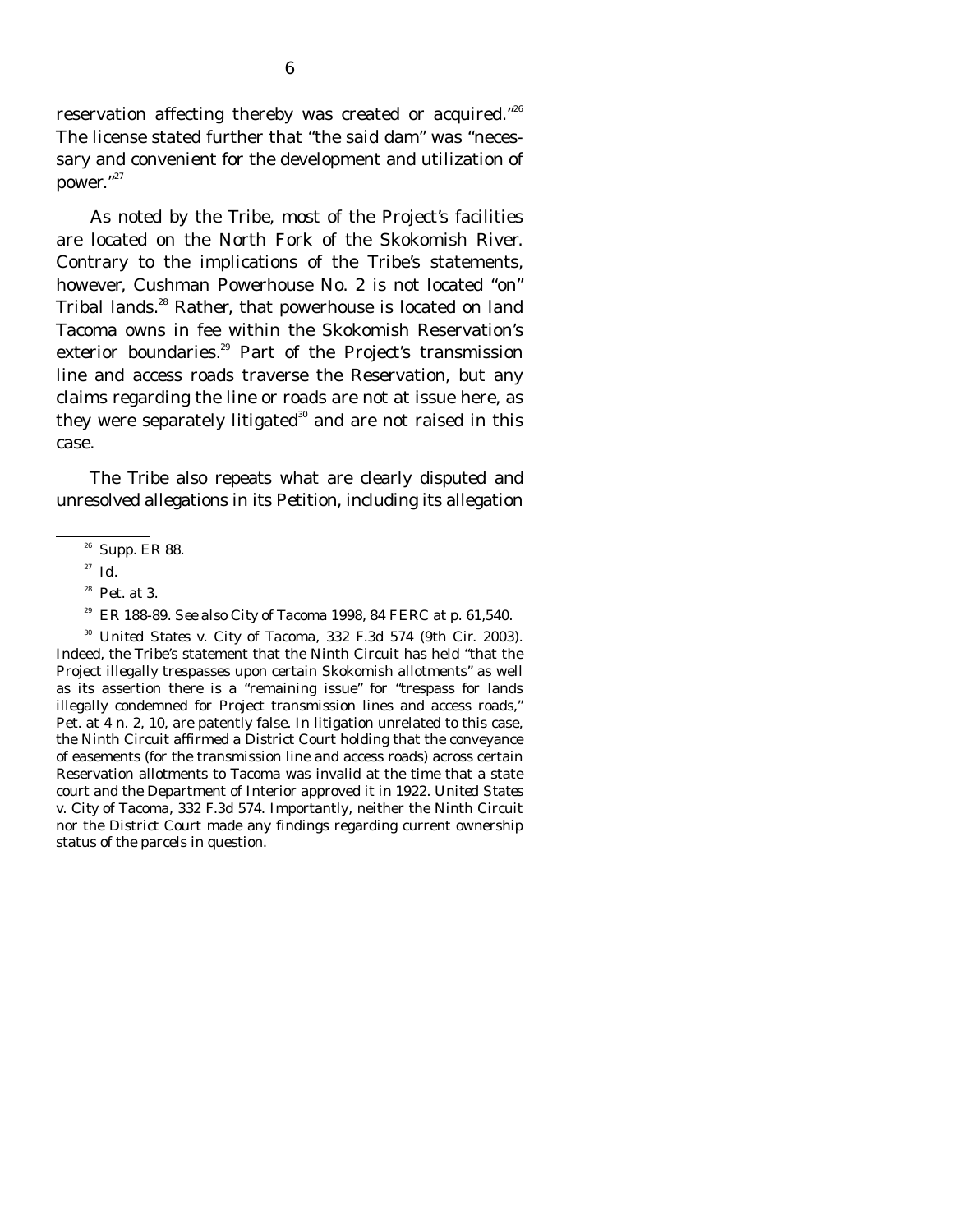that the Project has caused "aggradation" in the main stem of the Skokomish River, allegedly resulting in flooding on the Reservation, and that the Project has taken nearly one-half of the water flowing through the Reservation and "thus destroyed a substantial portion of the offand on-reservation fisheries."31 These assertions remain at issue in the pending relicensing proceeding. $32$  Moreover, causes of action related to aggradation or flooding are state law causes of action dismissed by the trial court, $33$ and that dismissal was sustained on appeal. $34$  In any event, the state causes of action are not relevant to the issue raised in the Tribe's Petition for *Certiorari*. 35

 In sum, the only remaining issue presented to this Court involves off-Reservation treaty fishing rights, and the Tribe's statements to the contrary should be ignored.

#### **D. Project Licensing is under FERC Jurisdiction**

 No issues related to the Project's licensing are part of the Petition. A federal court determined in 1948 that Tacoma had a valid license and that it complied with its license and all applicable laws, rules and regulations. In

 $31$  Pet. at *i* ("Question Presented"). The Tribe also incorrectly represents that six miles of the mainstem of the Skokomish River are on Tribe's Reservation. Pet. at 3. This is completely at odds with the historical record, which shows that the mainstem borders the Reservation but is not on the Reservation. ER 445-66, 476-78.

 $32$  Supp. ER 35.

 $33$  ER 9.

<sup>34</sup> *Skokomish Indian Tribe v. United States*, 410 F.3d 506, 516-18 (9th Cir. 2005).

 $35$  Pet. at 1.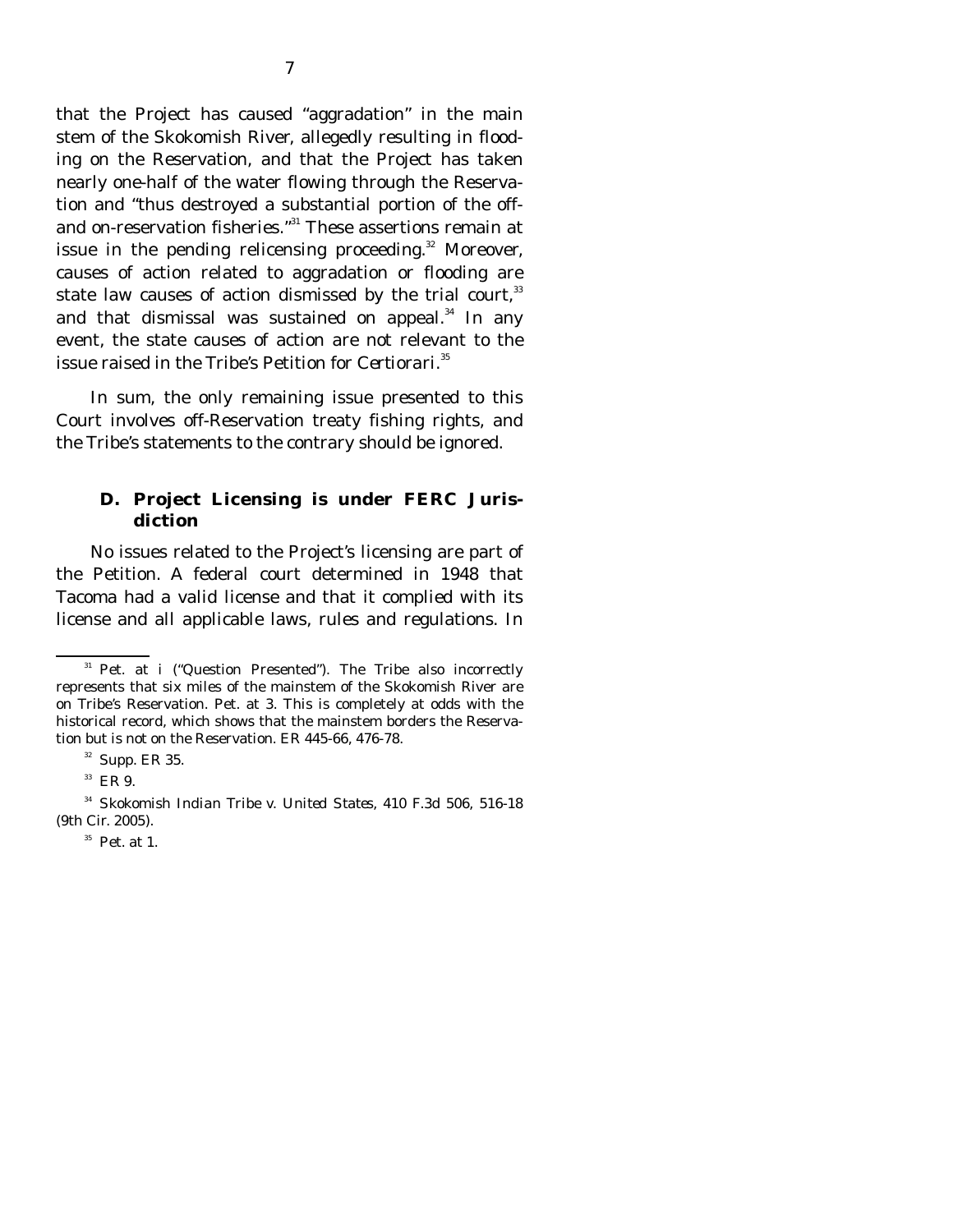denying the Tribe's suit to remove the Project's transmission lines from tidelands, Judge George Boldt concluded:

[The FPC] issued a license to the City of Tacoma for Project No. 460 Washington. That ever since said time said license has been in full force and effect and, at all times since the issuance of said license, the defendant City of Tacoma has operated said hydroelectric project pursuant to *and in accordance with the terms of said Federal Power Commission license and all laws, rules and regulations pertaining thereto*. . . .36

 Similarly, FERC asserted its exclusive jurisdiction under the FPA in the relicensing proceedings when Tacoma filed an application for a "new" license (i.e., relicense) for the Project in 1974. After FERC granted the Tribe the right to intervene, the Tribe played an active role in the relicensing proceeding and asserted many of the same claims against Tacoma that it has asserted in this litigation. $37$  For these reasons, both the trial court and a majority of the three-judge panel of the Ninth Circuit concluded that the Tribe's treaty-based claims were

36 Supp. ER 102-03 (emphasis added). Judge Boldt further concluded that the Tribe's claim impermissibly "constitutes, insofar as Tacoma is concerned, a collateral attack upon the order of the FPC in issuing a license to Tacoma for the construction of a hydroelectric project . . . Supp. ER 106. The Ninth Circuit affirmed Judge Boldt's decision, and this Court denied certiorari. *Skokomish Tribe v. France*, 320 F.2d 205 (9th Cir. 1963), *cert. denied*, 376 U.S. 943 (1964).

<sup>37</sup> *City of Tacoma*, 67 FERC ¶ 61,152, p. 61,439 (May 4, 1994). *City of Tacoma*, 84 FERC ¶ 61,107 (July 30, 1998) (*City of Tacoma 1998)*; *City of Tacoma, Order on Rehearing,* 86 FERC ¶ 61,311 (Mar. 31, 1999). Petitions for review of FERC's decisions are pending before the United States Court of Appeals for the District of Columbia Circuit. *City of Tacoma v. FERC,* No. 05-1054 (D.C. Cir. filed Feb. 18, 2005).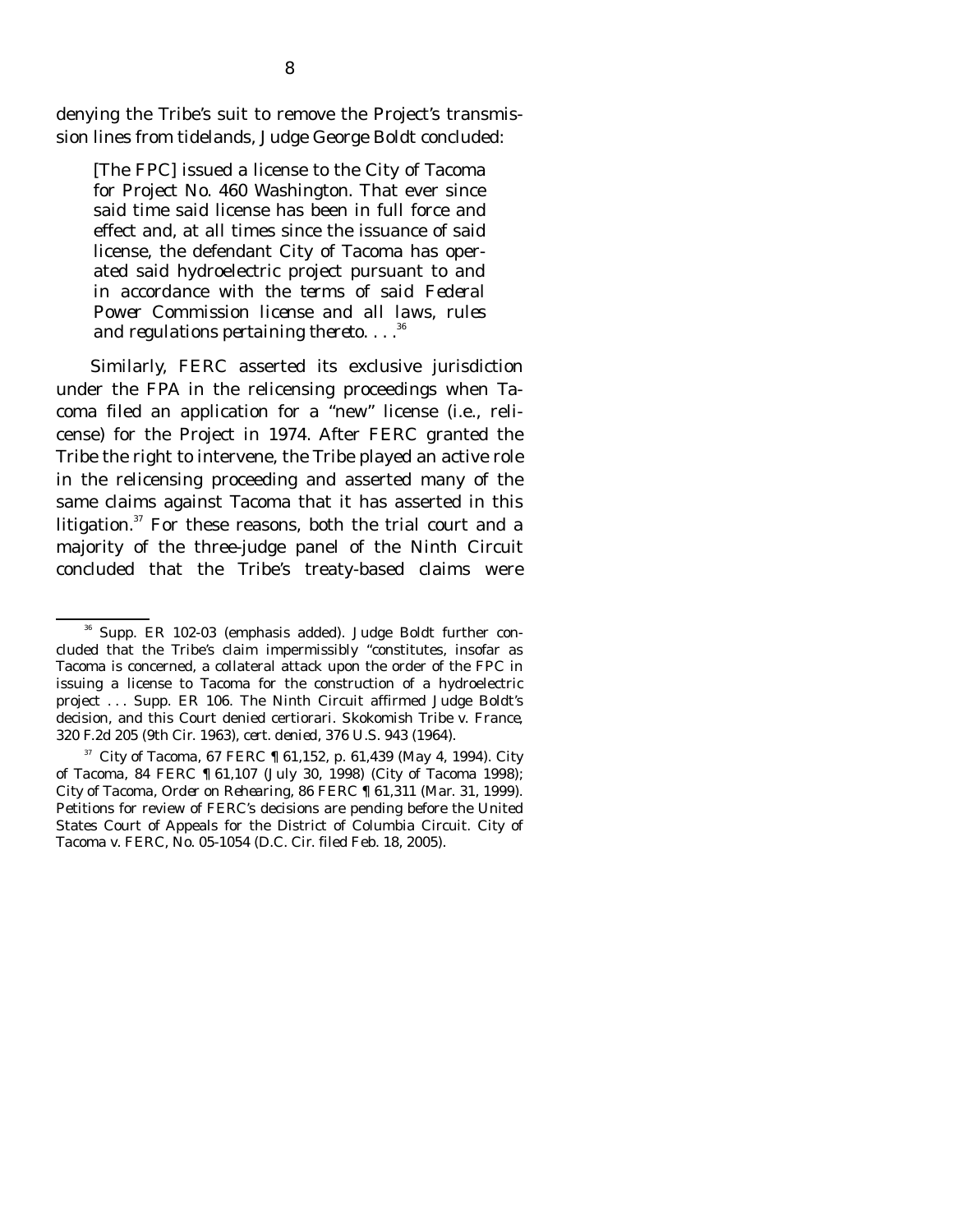preempted by the FPA, notwithstanding the minor part license.38 The Ninth Circuit *en banc* panel disagreed in a footnote39 and instead dismissed the Tribe's treaty-based claims on the grounds that no private right of action for damages for off-reservation fishing rights could be implied from the Treaty.<sup>40</sup> Both grounds, however, clearly support the same result.

#### **E. Current Project Operations**

Pending the outcome of the relicensing litigation, Tacoma is not, as suggested by the Tribe, operating "under the 1924 license, which remains devoid of environmental conditions."41 Many events delayed FERC's issuance of a new license, which is now being challenged in the Court of Appeals for the District of Columbia Circuit by both the Tribe and Tacoma.<sup>42</sup> Although the license is stayed pending the outcome of that challenge, Tacoma has implemented significant environmental measures that have benefited the Tribe and the citizens of the state. These include monetary contributions to the George Adams Fish Hatchery; purchasing the Nalley Ranch and allowing it to return to its natural estuarine condition; and doubling the flow in the North Fork of the Skokomish River to at least 60 cubic

38 ER 32-33, 37; *Skokomish Indian Tribe v. United States*, 332 F.3d 551, 560 (9th Cir. 2003), *vacated by Skokomish Indian Tribe v. United States*, 410 F.3d 506 (9th Cir. 2005).

<sup>39</sup> *Skokomish Indian Tribe v. United States*, 410 F.3d at 512 n. 4.

<sup>40</sup> *Id.* at 514.

 $41$  Pet. at 5.

<sup>42</sup> *City of Tacoma v. FERC*, No. 05-1054 (D.C. Cir. filed Feb. 18, 2005).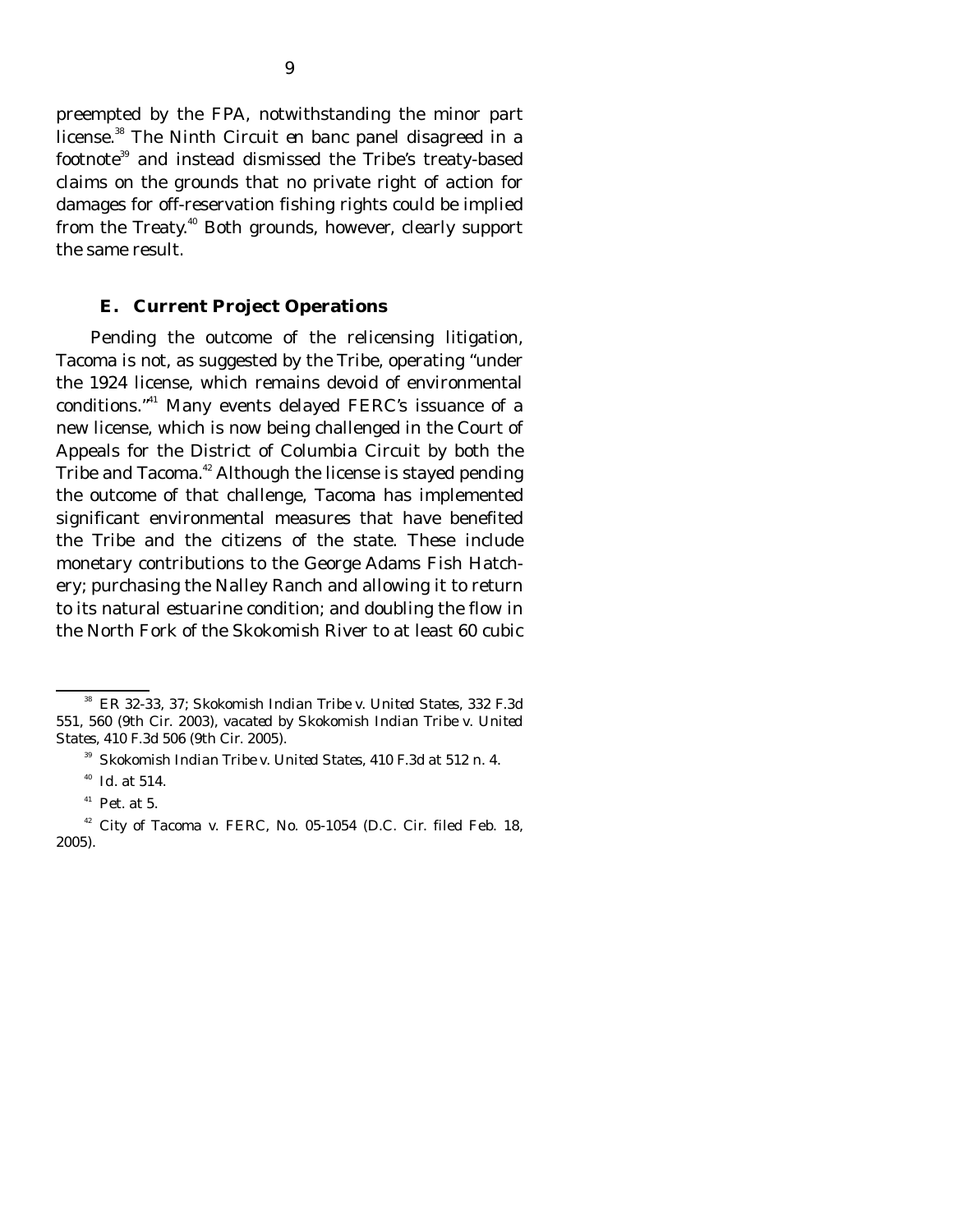feet per second to provide improvements to spawning and rearing conditions for salmon.<sup>43</sup>

#### **II. ARGUMENT**

 The Petition presents only a single, narrow issue: whether Article 4 of the Treaty of Point No-Point, which secures to the Tribe the "right of taking fish at usual and accustomed stations in common with all citizens of the United States,"44 creates an implied private right of action for money damages associated with the operation of a hydroelectric project licensed under the FPA.

 No court has ever implied such a private right of action for money damages for an alleged violation of Indian treaty fishing rights.<sup>45</sup> Rather, this remedy is at odds with the adaptive and accommodative nature of the fishing right shared "in common with all citizens." Indeed, every federal judge that has considered the Tribe's claim, including both the majority and dissenters in the Ninth Circuit's *en banc* determination, characterized the Tribe's treaty-based claim as one that turns on Article 4's adaptive fishing rights. Given this limitation, the Tribe's claim of conflicts with other decisions involving tribal treaty rights is illusory. Accordingly, the Ninth Circuit *en banc*

<sup>43</sup> *City of Tacoma*, 89 FERC ¶ 61,273, p. 61,796 (Dec. 16, 1999).

44 Supp. ER 157.

<sup>&</sup>lt;sup>45</sup> The only cases that have considered such a novel claim have uniformly ruled that the tribe does not have such a remedy. *See, e.g., Nez Perce Tribe v. Idaho Power Co.*, 847 F. Supp. 791 (D. Idaho 1994); *Muckleshoot Tribe v. Puget Sound Power & Light Co.*, No. 472-72C2V (W.D. Wash. Oct. 8, 1986) (cited in *Nez Perce*, 847 F. Supp. at 807); *Nisqually Indian Tribe v. City of Centralia*, No. C75-31T (W.D. Wash. Nov. 18, 1981) (cited in *Nez Perce*, 847 F. Supp. at 807).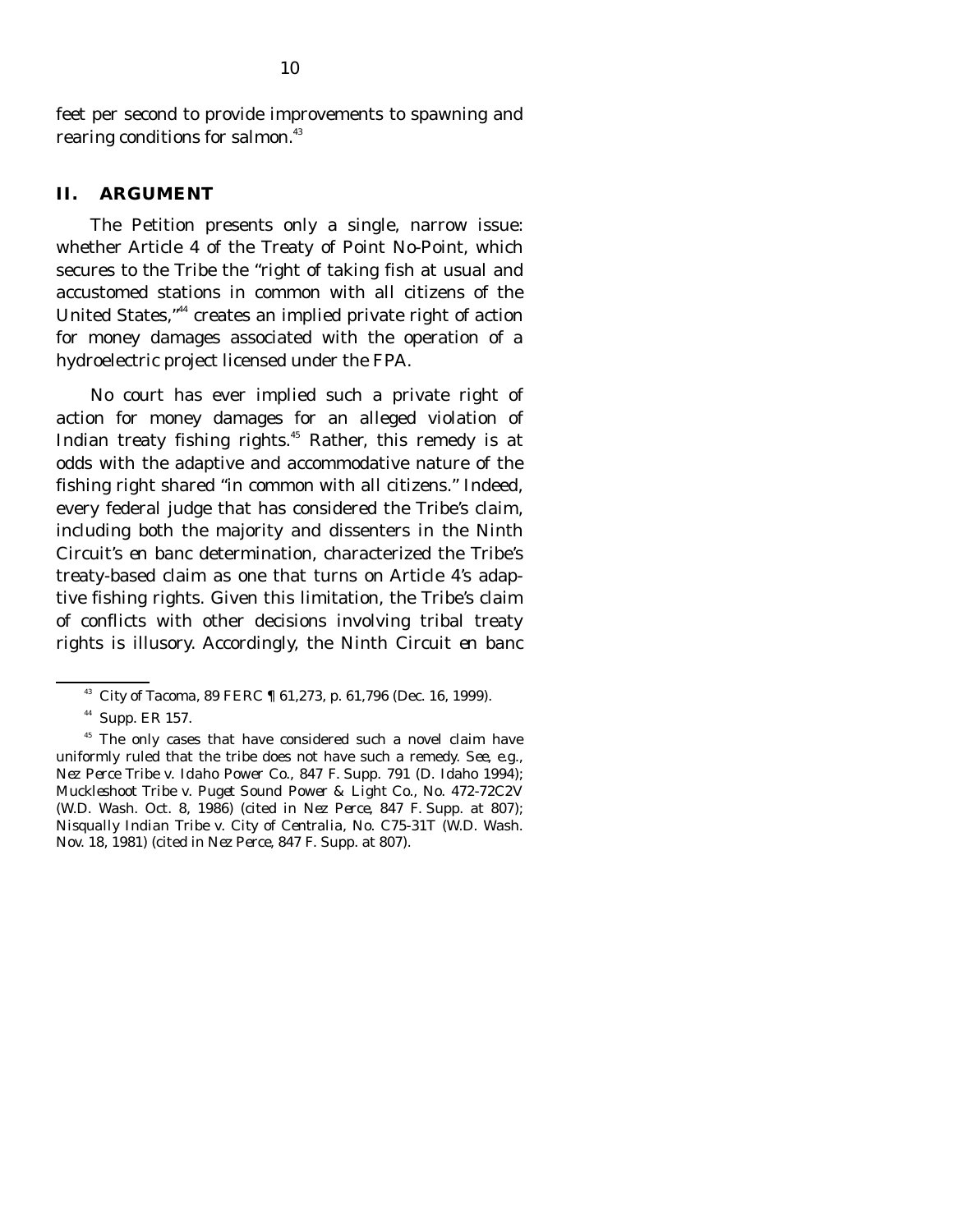decision does not conflict with any existing case law and, thus, the Petition does not warrant granting *certiorari*.

 Moreover, there is no other compelling reason to grant certiorari because the Tribe continues to pursue regulatory protection for its in-common fishing rights through the FERC relicensing process. The decision also does not in any way implicate the extensive precedent providing for equitable remedies and regulatory protections designed to protect treaty fishing rights of tribes. Nor does it implicate recognized remedies in tort or affect common law damages remedies available to Indian tribes to vindicate possessory interests in real property. And it does not implicate or conflict with established precedent governing the implication of private causes of action under federal statutes and treaties.

 In the end, granting the Tribe's Petition and reversing the Ninth Circuit's decision would create an unprecedented cause of action that could greatly expand the potential exposure of third parties to court-imposed money damages without Congressional authority. As emphasized by this Court recently in *City of Sherrill v. The Nation of Oneida*, 46 the law disfavors addressing the wrongs of prior generations in a manner that fundamentally disrupts settled long-held and reasonable expectations.<sup>47</sup> For all of these reasons, Tacoma respectfully requests that the Tribe's Petition be denied.

 $^{46}$  \_ U.S. \_, 125 S.Ct. 1478 (2005).

<sup>47</sup> *Id.* at 1491.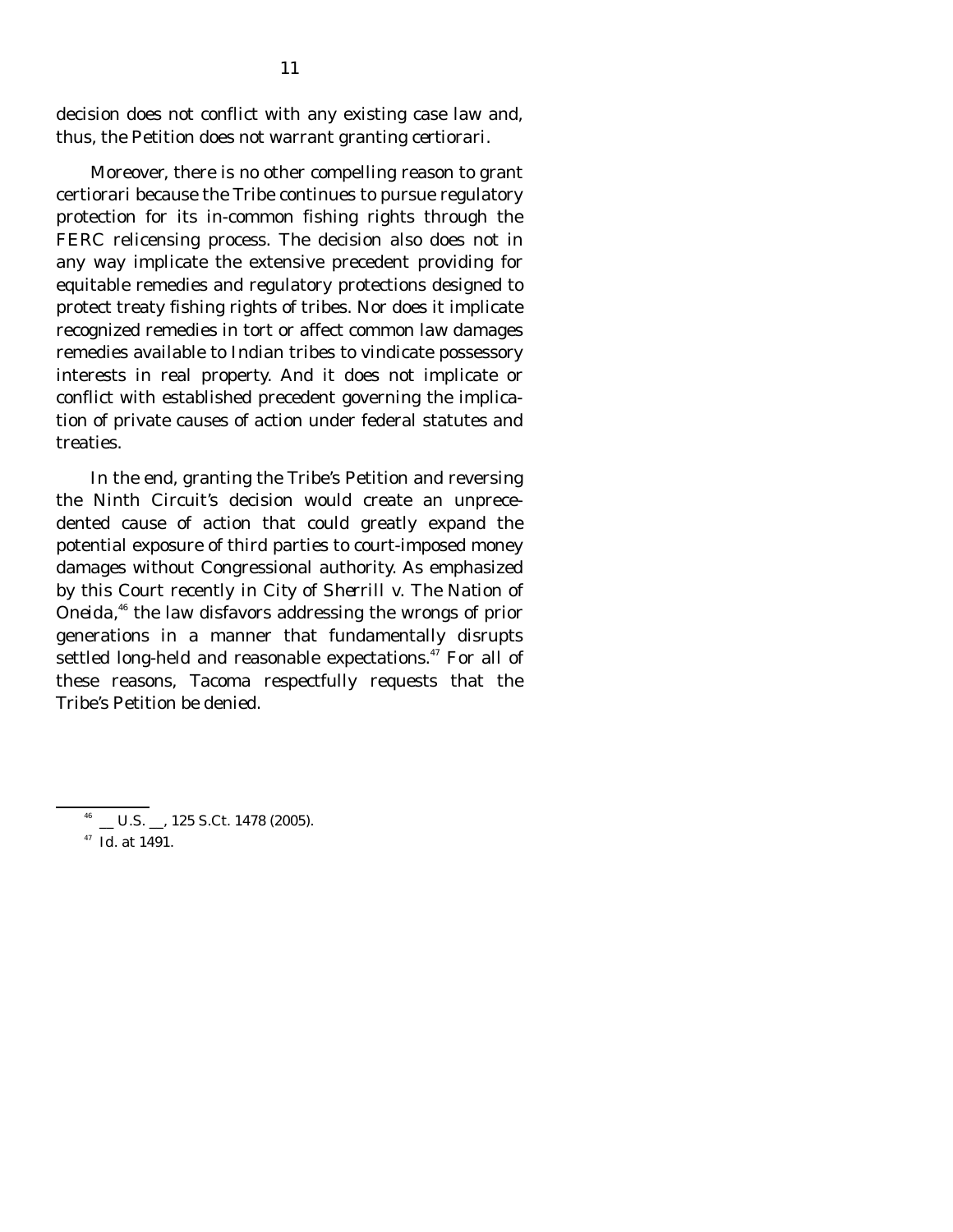**A. The Ninth Circuit Correctly Held the Treaty Does Not Establish a Private Right of Action for Money Damages Against A Third Party Who Indirectly Affected the Amount of Fish Available for the Tribe to Harvest.** 

### **1. Settled Precedent Supports Finding There is No Private Right of Action for Damages Implied in the Treaty.**

 A fundamental tenet of this Court's decisions in which a private right of action for damages has been implied is that the conduct to be remedied must be specifically and unmistakably prohibited by the Congressional scheme.<sup>48</sup> Parties must also be clearly on notice that the type of conduct is prohibited. In this case, the challenged conduct involves a hydroelectric facility under the aegis of, and affirmatively encouraged by, the Federal Power Act. The well-established four-part test set forth in *Cort v. Ash*<sup>49</sup> for determining whether a private right of action exists demonstrates that no implied right of action exists for the Tribe's asserted fishing claim:

 (a) *Is the plaintiff one of the class for whose special benefit the statute was enacted?* Although the Point-No-Point Treaty was for the benefit of the Skokomish Tribe, it also was intended to benefit all citizens by accommodating settlement and development.

<sup>48</sup> *Jackson v. Birmingham Bd. of Ed.*, \_\_ U.S. \_\_, 125 S.Ct. 1497 (2005); *Gonzaga University v. Doe*, 536 U.S. 273, 280 (2003); *Alexander v. Sandoval*, 532 U.S. 275 (2001); *Gebser v. Lago Vista Independent Sch. Dist.*, 524 U.S. 274 (1998).

 $49$  422 U.S. 66, 78 (1975).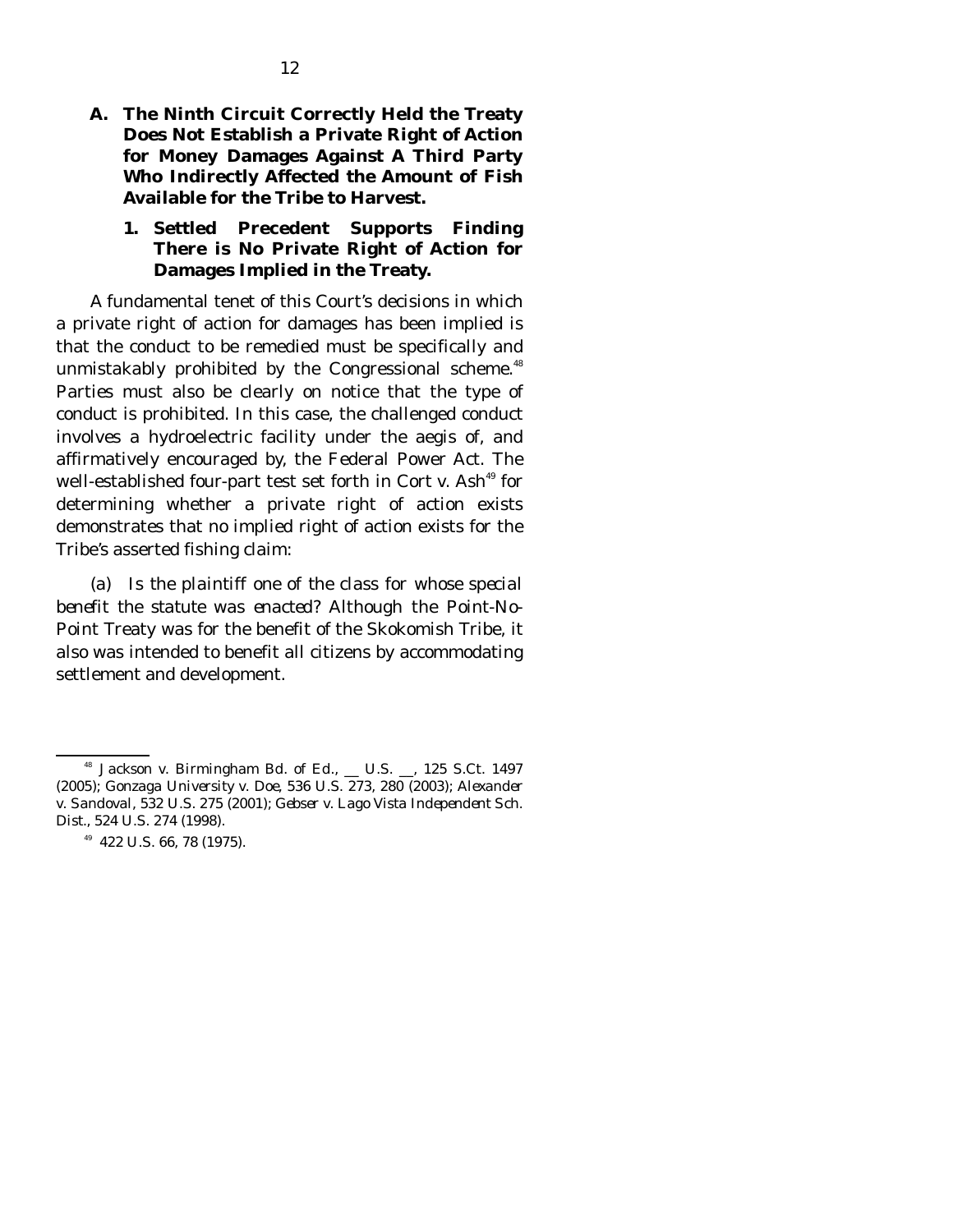(b) *Is there any indication of legislative intent, explicit or implicit, either to create such a remedy or to deny one?* All parties agree there is no explicit provision in the treaty for money damages for shared, in-common fishing rights. Since Congress has not spoken with a "clear voice" or manifested an "unambiguous" intent to confer individual rights, the courts should not imply a remedy of money damages for alleged violation of treaty fishing rights.

 (c) *Is it consistent with the underlying purpose of the legislative scheme to imply such a remedy for the plaintiff?* Since Congress has never enacted a statute or approved a treaty expressly providing money damages to tribes for alleged violations of in-common, off-reservation treaty fishing rights, it is not surprising that no court has ever found a basis for implying such a remedy. The only courtmade remedies for harm to in-common, off-reservation treaty fishing rights have been prospective and equitable in nature.<sup>50</sup> This approach is consistent with the historical context of these treaties defining such rights. The treaties were meant to accommodate change, and the fishing rights were not meant to be static and immutable. Article 4 of the Treaty, therefore, did not impose an environmental servitude on off-reservation areas, or anything akin to a property interest protected at law by remedial money damages.

 Indeed, any inference that Congress necessarily contemplated that the Tribe could entertain a damage action for allegedly adverse affects on the environment,

<sup>50</sup> *See e.g., Winans*, 198 U.S. at 384; *Puyallup Tribe v. Dept. of Game*, 391 U.S. 392 (1968) (*Puyallup I*); *United States v. Washington*, 384 F. Supp. 312, 328 (W.D. Wash. 1974), *aff 'd*, 520 F.2d 676 (9th Cir. 1975), *cert. denied*, 423 U.S. 1086 (1976).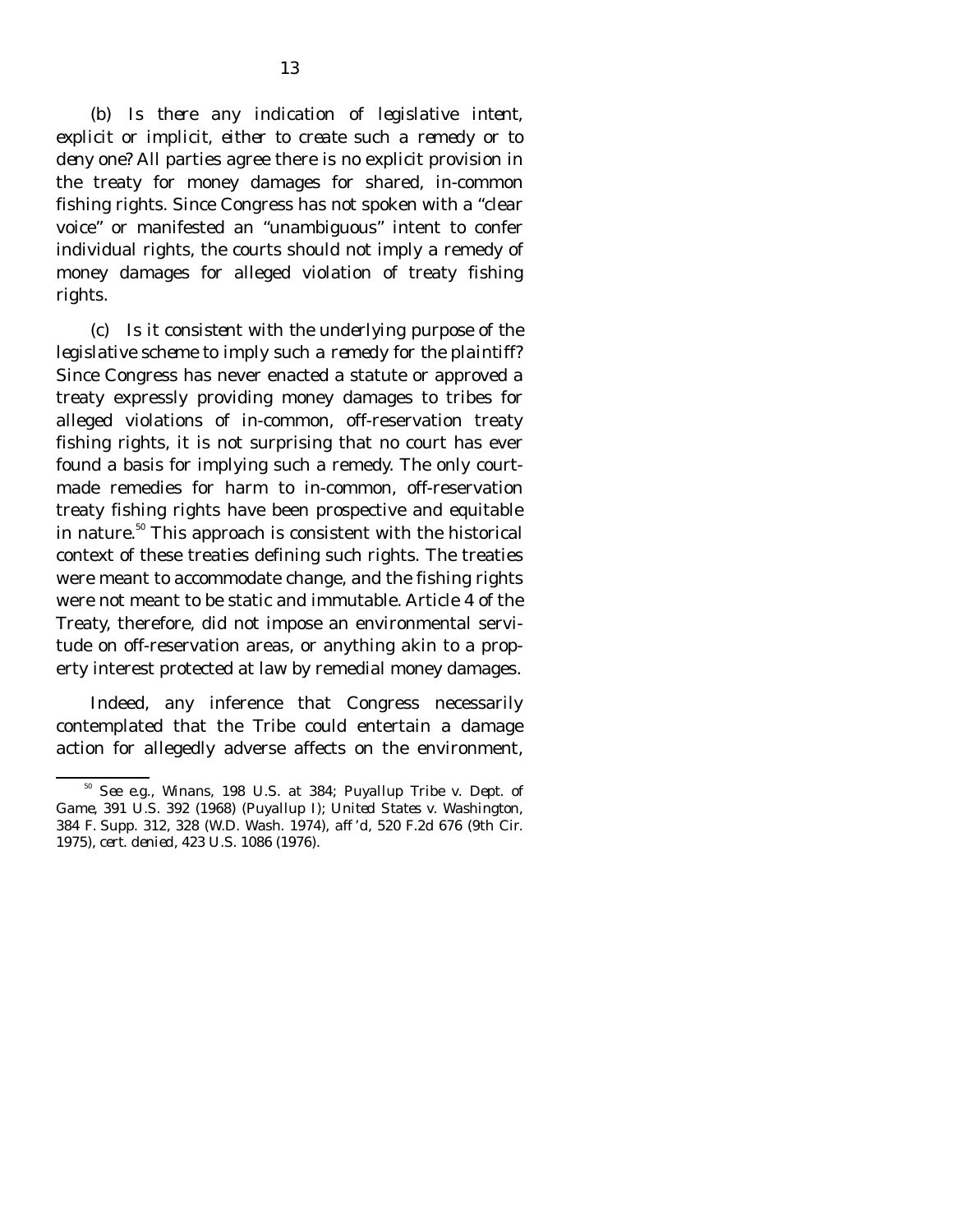which then affected the availability of fish, is dispelled by over 150 years of history. Had Congress intended to allow money damages for impacts of authorized hydropower projects on treaty fishing rights, certainly it could have addressed the issue in the FPA. Instead, it provided only prospective remedies such as conditions, enhancements and mitigation.<sup>51</sup> The FPA explicitly sets forth procedures for accommodating tribal in-common fishing rights as part of the licensing process.<sup>52</sup>

 The comprehensive character of the FPA not only determines how the Tribe's in-common fishing right accommodates subsequent federal hydropower development; it also preempts any federal common law claims that could be fashioned to enforce those rights. $53$  The courts have been vigilant in ensuring that this comprehensive scheme of the FPA and the Commission's jurisdiction is not eroded and have rejected collateral attacks in similar circumstances.<sup>54</sup>

 Although the Tribe argues the Indian Claims Limitation Act is evidence of Congressional intent to create a private right of action, this statute does not create – but

 $51$  16 U.S.C. § 803(j).

 $52$  16 U.S.C. §§ 797(e), 803(a)(2)(B), 811.

53 16 U.S.C. § 791(a) *et seq*.; *Mobil Oil Corp. v. Higginbotham*, 436 U.S. 618, 625-26 (1978). *See also In re Oswego Barge Corp.*, 664 F.2d 327, 335 (2d Cir. 1981) ("[S]eparation of powers concerns create a presumption in favor of preemption of federal common law whenever it can be said that Congress has legislated on a subject.")

<sup>54</sup> *Escondido Mutual Water Co. v. LaJolla Band of Mission Indians,*  466 U.S. 765 (1984); *City of Tacoma v. Taxpayers of Tacoma*, 357 U.S. 320 (1958); *DiLaura v. Power Auth. Of the State of New York*, 982 F.2d 73, 79 (2d Cir. 1992); *California Save Our Streams Council, Inc. v. Yeutter*, 887 F.2d 908 (9th Cir. 1989).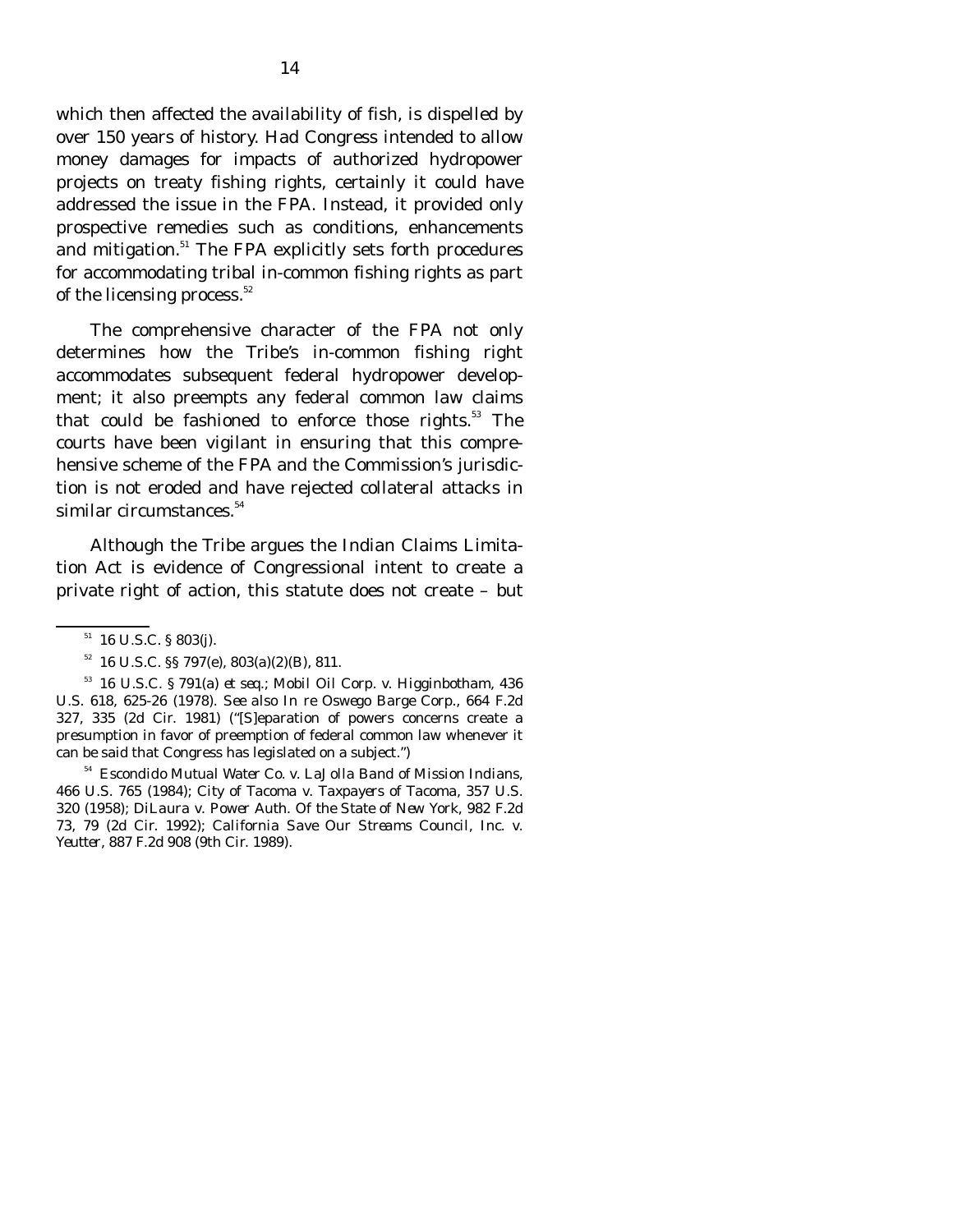only preserves – alleged causes of action from being barred by a statute of limitations. $^{\rm 55}$ 

 (d) *Is the cause of action one traditionally relegated to state law so that it would be inappropriate to infer a cause of action based solely on federal law?* The Tribe itself answered this question by pleading and relying on many state law causes of action for which it sought the same "damages" as in its treaty-based claim.<sup>56</sup> The Tribe's statelaw causes of action were dismissed by the district court on summary judgment on other grounds – a decision sustained by the Ninth Circuit – and are not raised in this Petition. If the Tribe can obtain relief under state-law causes of action, finding an implied right of action in the Treaty is unwarranted as a matter of law.

 Overall, application of the *Cort v. Ash* test demonstrates that no private right of action exists. The Tribe ignores this test and instead cites *Gebser v. Lago Vista Independent School District*<sup>57</sup> as if it conflicted with the decision in *Cort v. Ash* and supported its claim for an implied private right of action for money damages in the Treaty. But *Gebser* does not create a "conflict" that would warrant granting certiorari, because *Gebser* rests on the same, settled *Cort v*. *Ash* test described above. Moreover,

55 28 U.S.C. § 2415. Section 10(c) the FPA provides that federal licensees are not immunized from state damages claims. As with the ICLA, this provision is intended only to subject licensees to state damage claims under state law that otherwise exist. It does not create a federal cause of action for damages. *DiLaura v. Power Auth. of the State of New York*, 982 F.2d 73, 78 (2d Cir. 1992).

<sup>56</sup> *Skokomish Indian Tribe v. United States*, 410 F.3d at 516-18. The state-law claims asserted by the Tribe included negligence, trespass, public nuisance, private nuisance, and inverse condemnation. *Id.* 

57 524 U.S. 274.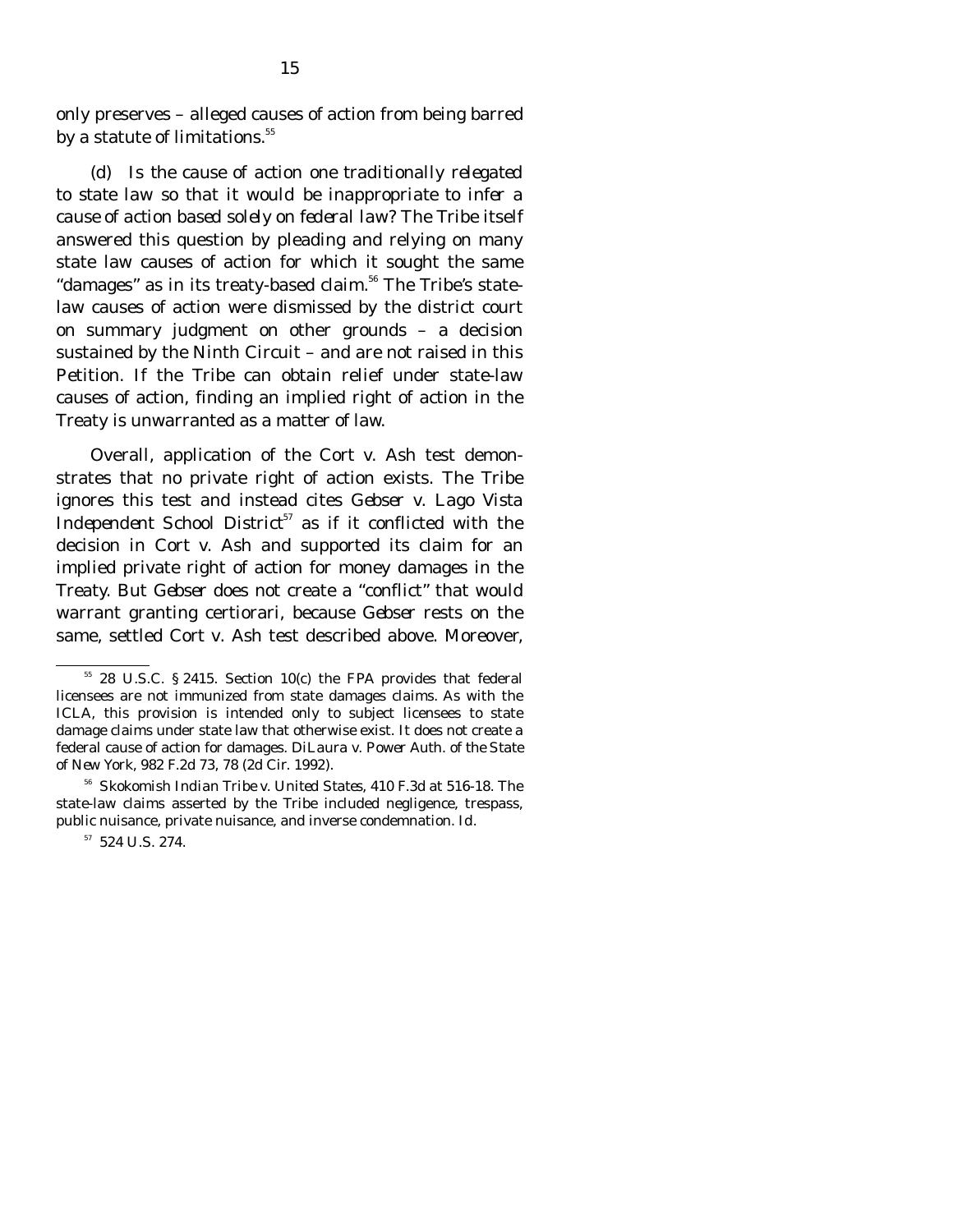*Gebser*, a sexual-harassment case,<sup>58</sup> did not establish an implied right of action for money damages under Title IX but merely noted that the issue had already been decided by *Cannon v. University of Chicago*. 59 And *Cannon* expressly relies on the established *Cort v. Ash* four-part test applied above.<sup>60</sup>

 More importantly, the Court in *Gebser* had the benefit of Congressional guidance in a similar statute that did provide money damages to victims of racial discrimination under Title VII.<sup>61</sup> No such Congressional support exists here. In fact, the comprehensive scheme of the Federal Power Act demonstrates Congressional intent to *disallow* this type of a claim. $62$ 

 <sup>60</sup> *Id.* at 688-89. In *Gebser,* the Court also noted that it had previously extended the *Cannon* holding to imply money damages in such cases in *Franklin v. Gwinnett County Pub. Schools,* 503 U.S. 60 (1992). Therefore, *Gebser* did not create by only "define[d] the contours" of the private right of action for money damages that had already been established by previous decisions. *Gebser*, 524 U.S. at 281.

<sup>61</sup> *Gebser*, 524 U.S. at 283.

 $62$  The existence of such negative Congressional intent also distinguishes *Alexander v. Sandoval*, 532 U.S. 275, 279 (2001), a civil rights case that the Tribe relies on to argue that a statute that focuses on "individuals protected" is an expression of Congressional intent to create a private right of action. In any event, the Alexander court rejected the plaintiff class's contention that there was a private right of action to enforce disparate-impact regulations promulgated under Title VI of the Civil Rights Act of 1964. *Id.* at 290-91.

<sup>58</sup> *Id.* at 277.

59 441 U.S. 677 (1979).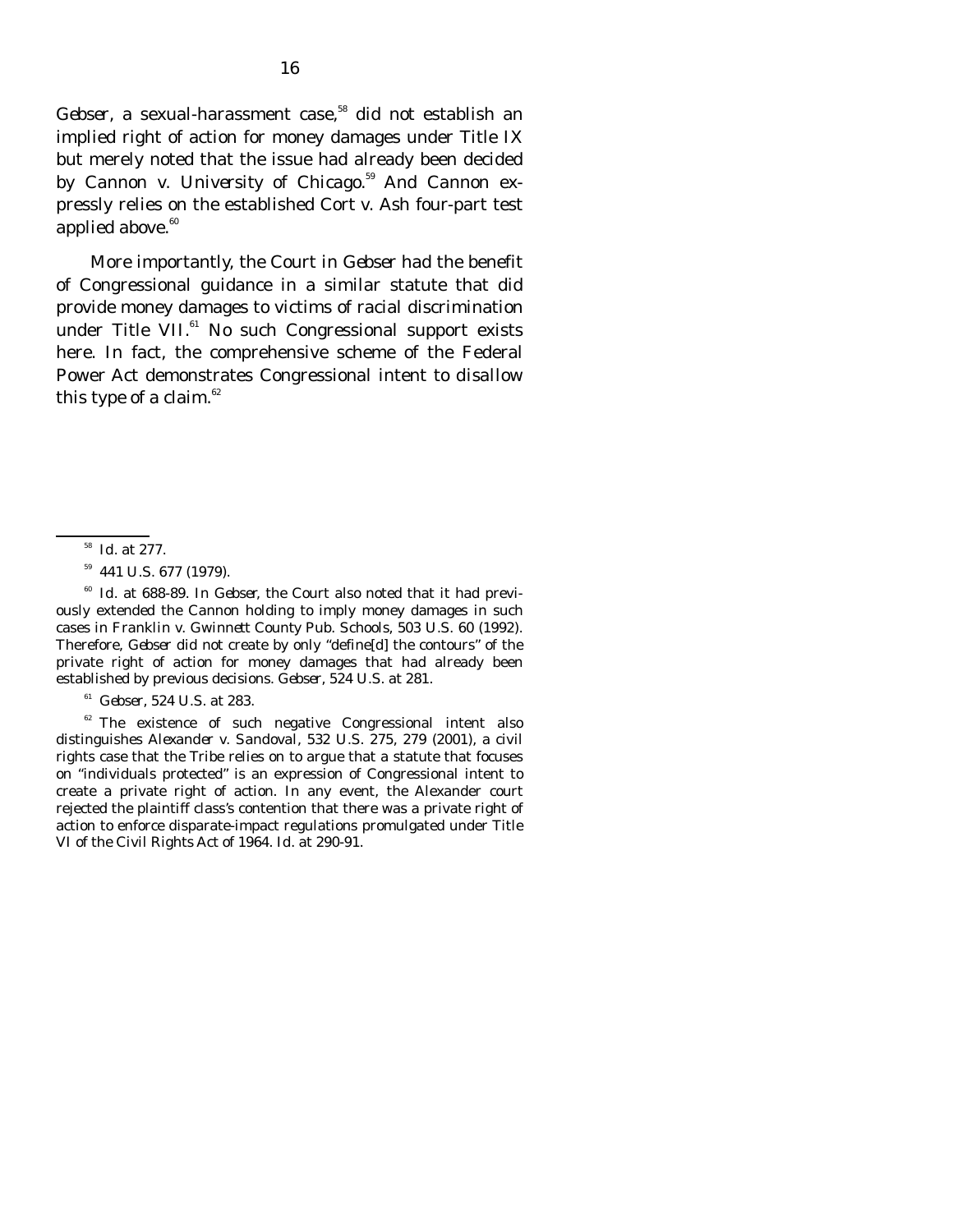## **2. The Adaptive Nature of the Treaty Right Defined by Congress Is Inconsistent With A Private Right of Action for Damages**

 Traditional property rights involve the exclusive, possessory right to own property, while the Tribe's incommon fishing right is neither possessory nor exclusive. Rather, it is often described as a "usufructuary" right,  $63$ which is most closely akin to a *profit-à-prendre*.<sup>64</sup> Even the Tribe acknowledges that its treaty right to catch fish is an adaptive use subject to change.<sup>65</sup> As this Court has previously noted, the Tribe does not own the fish but rather secured in the Treaty an opportunity to take a fair share of the fish at usual and accustomed fishing stations. $66$  Therefore, the Treaty protects the Tribe's interest in "available"  $fish<sup>67</sup>$  but does not guarantee that fish will always be available.

 <sup>64</sup> *See generally Lac Courte Oreilles Band of Lake Superior Chippewa Indians v. Voigt*, 700 F.2d 341.

 <sup>65</sup> *Skokomish Indian Tribe*, 332 F.3d at 558. As long ago as 1905, this Court recognized: "[n]ew conditions came into existence to which [treaty fishing] rights had to be accommodated." *Winans*, 198 U.S. at 381.

 <sup>66</sup> *Douglas v. Seacoast Prods., Inc.*, 431 U.S. 265, 284 (1977). *See also Nez Perce Tribe v. Idaho Power Co.*, 847 F. Supp. at 813.

 <sup>67</sup> *Washington v. Washington State Commercial Passenger Fishing Vessel Ass'n*, 443 U.S. 658, 684-85 (1979) ("*Passenger Fishing Vessel")*.

<sup>63</sup> *Minnesota v. Mille Lacs Band of Chippewa*, 526 U.S. 172 (1999). *See also Lac Courte Oreilles Band of Lake Superior Chippewa Indians v. Voigt*, 700 F.2d 341, 352 (7th Cir.), *cert. denied*, 464 U.S. 805 (1983) (stating that usufructuary rights include off-reservation hunting, fishing, trapping, and gathering rights, and they do not require title to the land and are similar to a *profit-à-prendre*)*; Sokaogon Chippewa Community v. Exxon Corp*., 805 F. Supp. 680, 701 (E.D. Wis. 1992), *aff 'd*, 2 F.3d 219 (7th Cir. 1993), *cert. denied*, 510 U.S. 1196 (1994).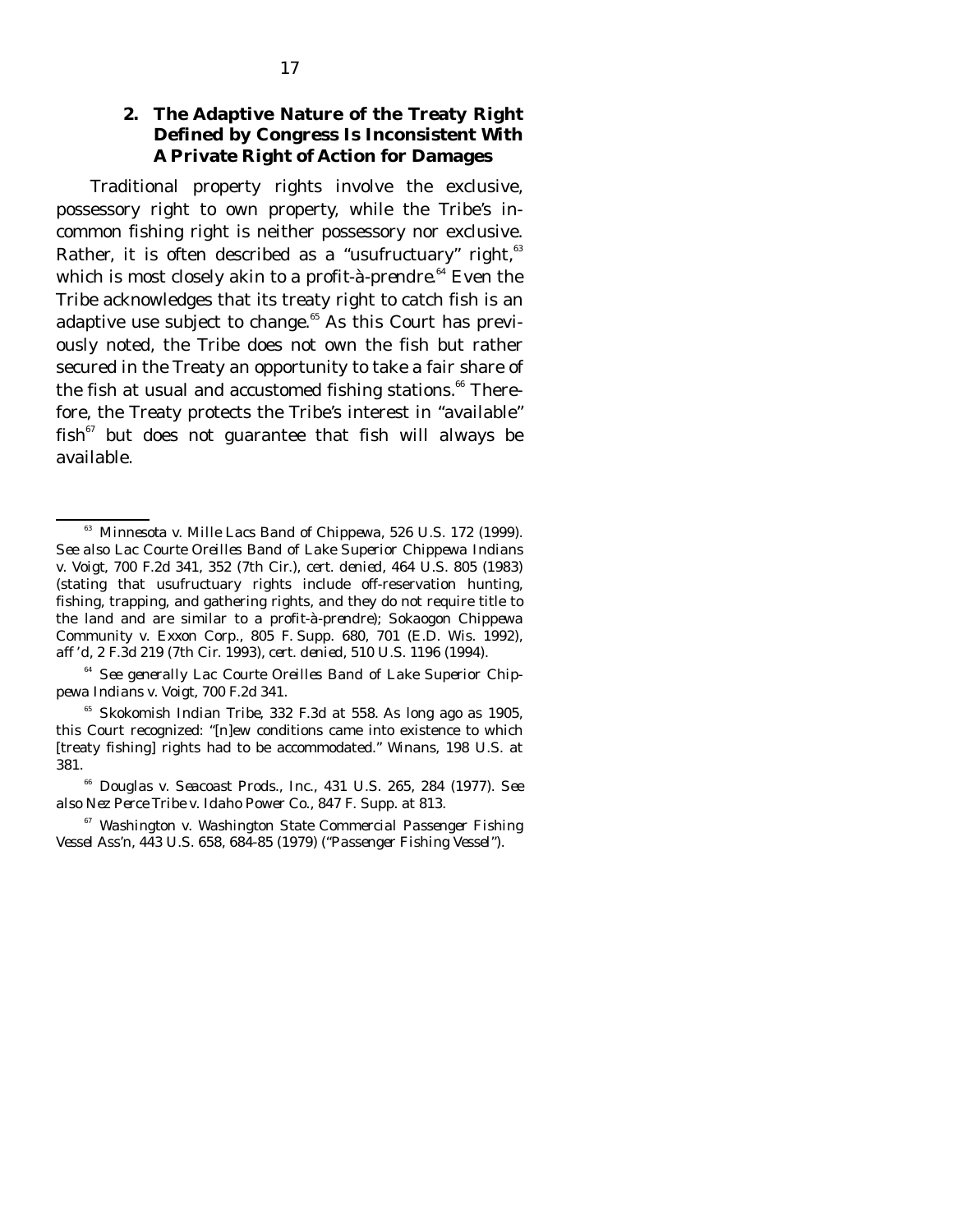The treaty fishing right is also an "in common" right that is shared with non-Indian fishers to harvest a "fair share" of the resource. $68$  The right is not an exclusive right, but rather must be balanced against the usufructuary rights of others.

 Since the treaty fishing right must accommodate change and is held "in common" with non-Indians, this Court and other courts consistently have used equitable remedies to protect and define these rights. This is precisely what occurred in *United States v. Winans*, 69 where the United States enforced the treaty (as it would any federal law) and sought and obtained an injunction – not damages – to remedy the impact of settler fishing on tribal harvest.<sup>70</sup>

 In fact, only equitable remedies are consistent with the nature of the right itself. Equity allows courts and regulatory agencies to fashion an appropriate remedy based upon a balancing of competing interests, public policies, and changing conditions. An action at law for money damages does not permit such balancing.

 Numerous examples exist of courts and regulatory agencies exercising their unique equitable and statutory power to protect Indian treaty fishing rights and to accommodate the changes occasioned by new circumstances facing tribes without invoking any money-damage remedy. For example, courts have used equity to allow the adaptive fishing right to extend to hatchery fish resources that did

<sup>68</sup> *Id*.

<sup>&</sup>lt;sup>69</sup> 198 U.S. 371.

<sup>70</sup> *Passenger Fishing Vessel*, 443 U.S. at 681 (*citing* Brief for United States, O.T. 1904, No. 180, pp. 54-56).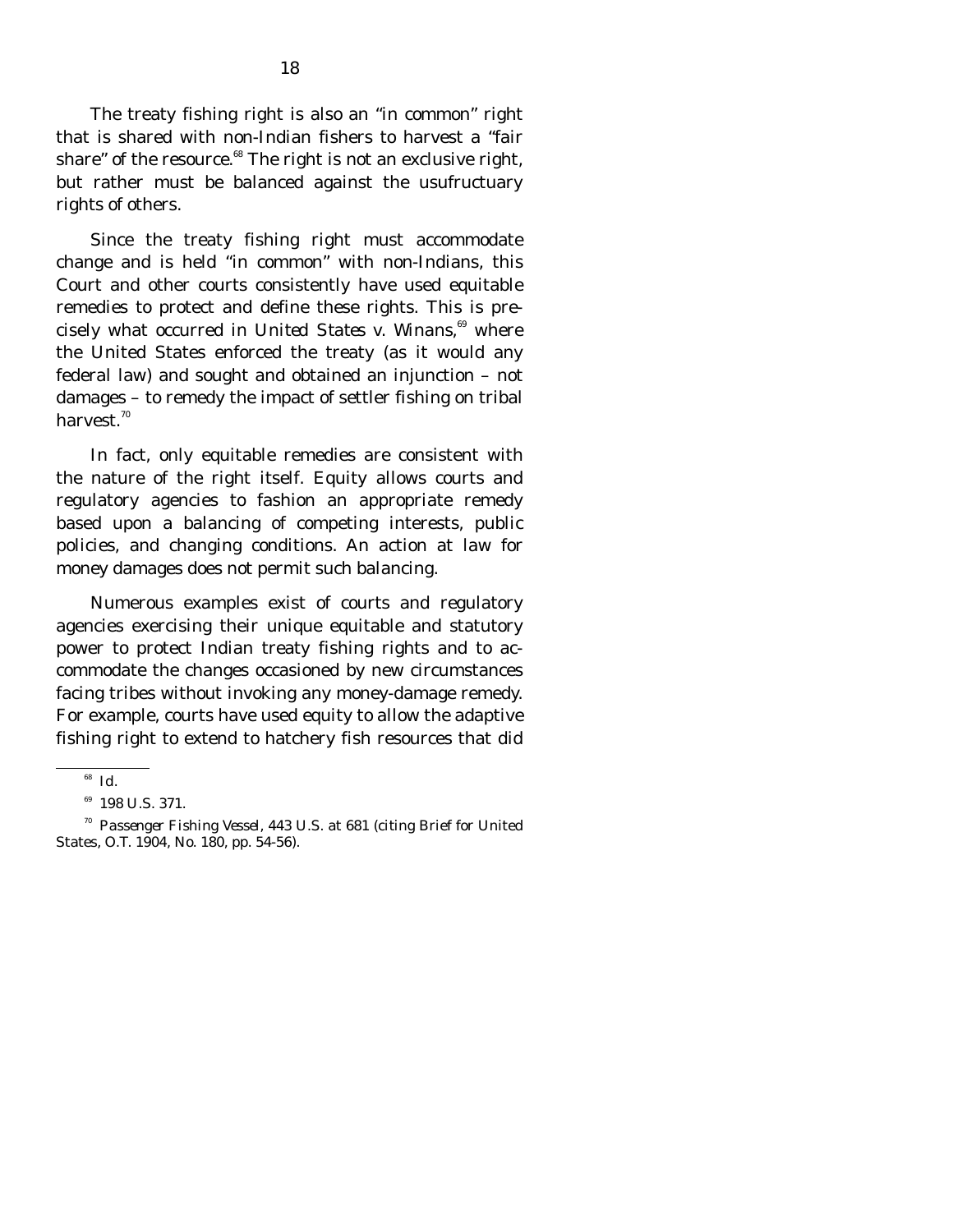not exist at the time of the treaty.<sup>71</sup> Courts also have used equity to allow treaty tribes to vary their "usual and accustomed" fishing places to adapt to the diminishment and geographic dispersal of fish, $72$  and to employ modern fishing techniques. $^{73}$ 

Similarly, the fishing right  $-$  a right to share in the harvest of *public resources* – is protected by and subject to

 <sup>72</sup> *See, e.g.*, *United States v. Washington*, 384 F. Supp. 312, 361-62 (W.D. Wash. 1974), *aff 'd*, 520 F.2d 676 (9th Cir. 1975), *cert. denied*, 423 U.S. 1086 (1976) (a tribe's "usual and accustomed" fishing place embraced the new location of fish no longer found in their prior spot).

<sup>71</sup> *United States v. Washington*, 759 F.2d 1353, 1360 (9th Cir.), *cert. denied*, 474 U.S. 994 (1985) (noting it would be inequitable for tribes to bear the full burden of the decline of natural fish without sharing the replacement achieved through hatcheries); *United States v. Washington*, 506 F. Supp. 187, 198 (W.D. Wash. 1980) ("It is now beyond dispute that natural fish have become relatively scarce, due at least in part to the commercialization of the fishing industry and the degradation of the fishing habitat caused primarily by non-Indian activity in the case area. The record also establishes that the State has developed and promoted its artificial propagation program in order to replace the fish that were artificially lost."); *United States v. Washington*, 459 F. Supp. 1020, 1081 (W.D. Wash. 1978) ("This court has consistently maintained that a trial of the treaty right to hatchery fish is inherently interwoven with the history of Washington State's developing economy, its effects on the environment, the Washington State management program for fisheries and the cumulative effect of the above on the natural anadromous fish runs."); *id*. at 1079-80 ("Due to man's activities, subsequent to the settlement of the area by non-Indians, and to other environmental changes, sections of streams or entire streams have been removed from salmon and steelhead production.").

<sup>73</sup> *See, e.g., Grand Traverse Band of Chippewa and Ottawa Indians v. Director, Mich. Dep't of Natural Resources*, 141 F.3d 635, 639-40 (6th Cir. 1998); *United States v. Michigan*, 471 F. Supp. 192, 260 (W.D. Mich. 1979) ("The right [to fish] may be exercised utilizing improvements in fishing techniques, methods and gear.").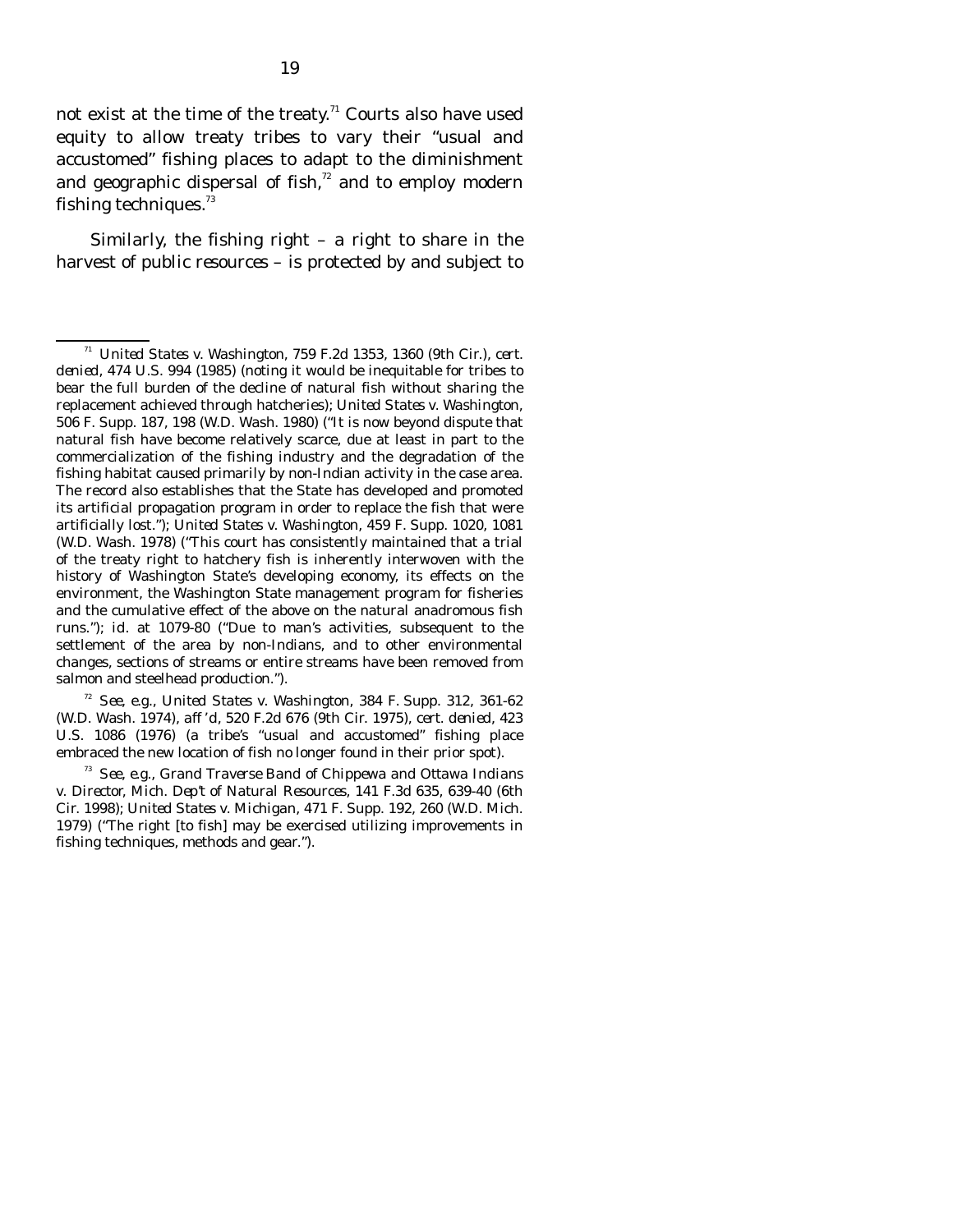state and federal regulation.<sup>74</sup> This Court has held that a state may so regulate, so long as the regulation is nondiscriminatory and properly tailored to the public's need.<sup>75</sup>

 The 1998 *United States v. Washington* shellfish decision<sup>76</sup> is a good example of a court using both equitable relief and state regulation to protect and restrict an adaptive treaty fishing right. The court extended the right to take shellfish to any species of shellfish, not merely those harvested by the tribes before the treaty<sup>77</sup> and allowed the tribes to take shellfish on privately owned natural (as opposed to artificial) tidelands.<sup>78</sup> The tribes'

<sup>74</sup> *See, e.g., United States v. Cherokee Nation of Oklahoma*, 480 U.S. 700 (1987) (finding that the Cherokee Nation's treaty-guaranteed ownership of portions of the bed of the Arkansas River is not absolute, but subject to the federal government's dominant navigational servitude); *United States v. Dion*, 476 U.S. 734 (1986) (a hunting and fishing right not a defense to violations of the Eagle Protection Act and the Endangered Species Act); *Metcalf v. Daley*, 214 F.3d 1135 (9th Cir. 2000) (discussing the Makah treaty fishing right and the ongoing efforts to address the harvesting of the gray whale under federal programs). *See also Washington v. Daley*, 173 F.3d 1158 (9th Cir. 1999) (discussing the United State's trust obligation to protect the tribes' treaty fishing rights and the United State's regulation allocating groundfish catches off the Washington coast to four Northwestern Tribes).

<sup>75</sup> *See generally Department of Game v. Puyallup Tribe*, 414 U.S. 44 (1973) (*Puyallup II*); *Puyallup I*, 391 U.S. 392; *Organized Village of Kake v. Egan,* 369 U.S. 60 (1962); *Tulee v. Washington*, 315 U.S. 681 (1942). *See, e.g*., *United States v. Oregon*, 657 F.2d 1009, 1016-17 (9th Cir. 1981) (affirming a State's total ban on tribal harvest of spring Chinook salmon when it was necessary to preserve the species).

76 157 F.3d 630 (9th Cir. 1998), *cert. denied*, 526 U.S. 1060 (1999). The right to harvest shellfish is also an "in common" right, although it is subject to a restriction against harvesting from beds staked and cultivated by non-Indians. *Id.* at 638-39.

<sup>77</sup> *Id.* at 643.

<sup>78</sup> *Id.* at 646-49.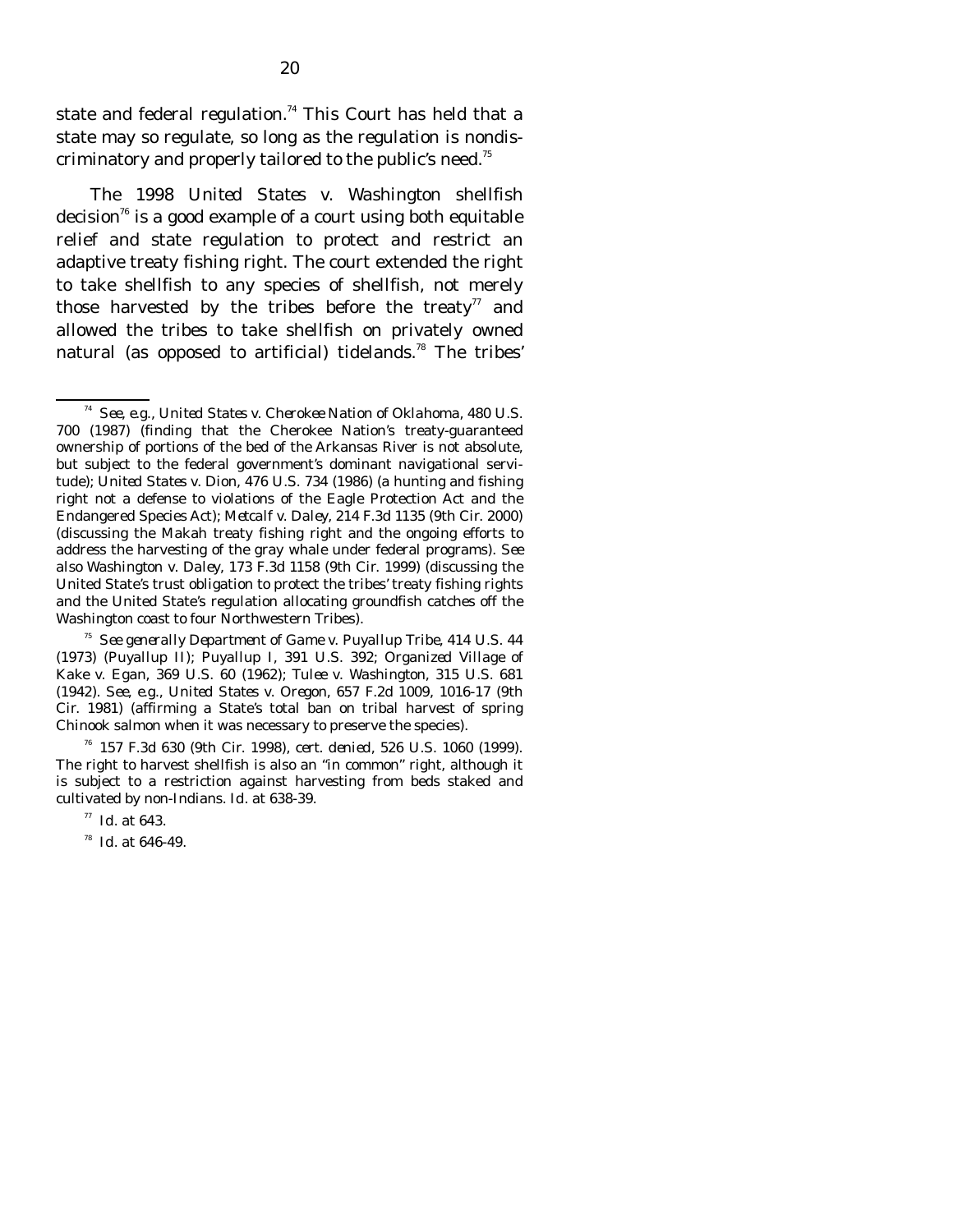take from the latter, however, was limited to 50 percent of shellfish that would have been harvested had the beds not been enhanced through the labor of commercial growers.<sup>79</sup> Moreover, the tribes were limited by time, place, and manner restrictions.<sup>80</sup>

 Importantly, none of these equitable or regulatory remedies are either implicated or affected by the Ninth Circuit's decision in this case.

#### **B. This Ninth Circuit Decision Does Not Conflict with** *Oneida II***.**

The Tribe insists that the Ninth Circuit decision conflicts with this Court's decision in *County of Oneida v. Oneida Indian Nation* ("*Oneida II*"),<sup>81</sup> in which the Court held that the Oneidas had a federal common law right to sue for money damages to enforce a possessory right to their aboriginal lands that had been conveyed without the required Congressional authorization. $82$  But the Tribe ignores obvious and significant differences that distinguish *Oneida II*.

 First, the right the Oneidas sought to vindicate was an exclusive, possessory interest in real property.<sup>83</sup> Here, in contrast, the Tribe's fishing right under the Treaty of Point No-Point is neither exclusive nor possessory. Rather, it is a non-exclusive, usufructuary, "in common" right to

- <sup>82</sup> *Id.* at 235-36.
- <sup>83</sup> *Id.* at 229.

<sup>79</sup> *Id.* at 651-53.

<sup>80</sup> *Id.* at 654-55.

81 470 U.S. 226 (1985)*.*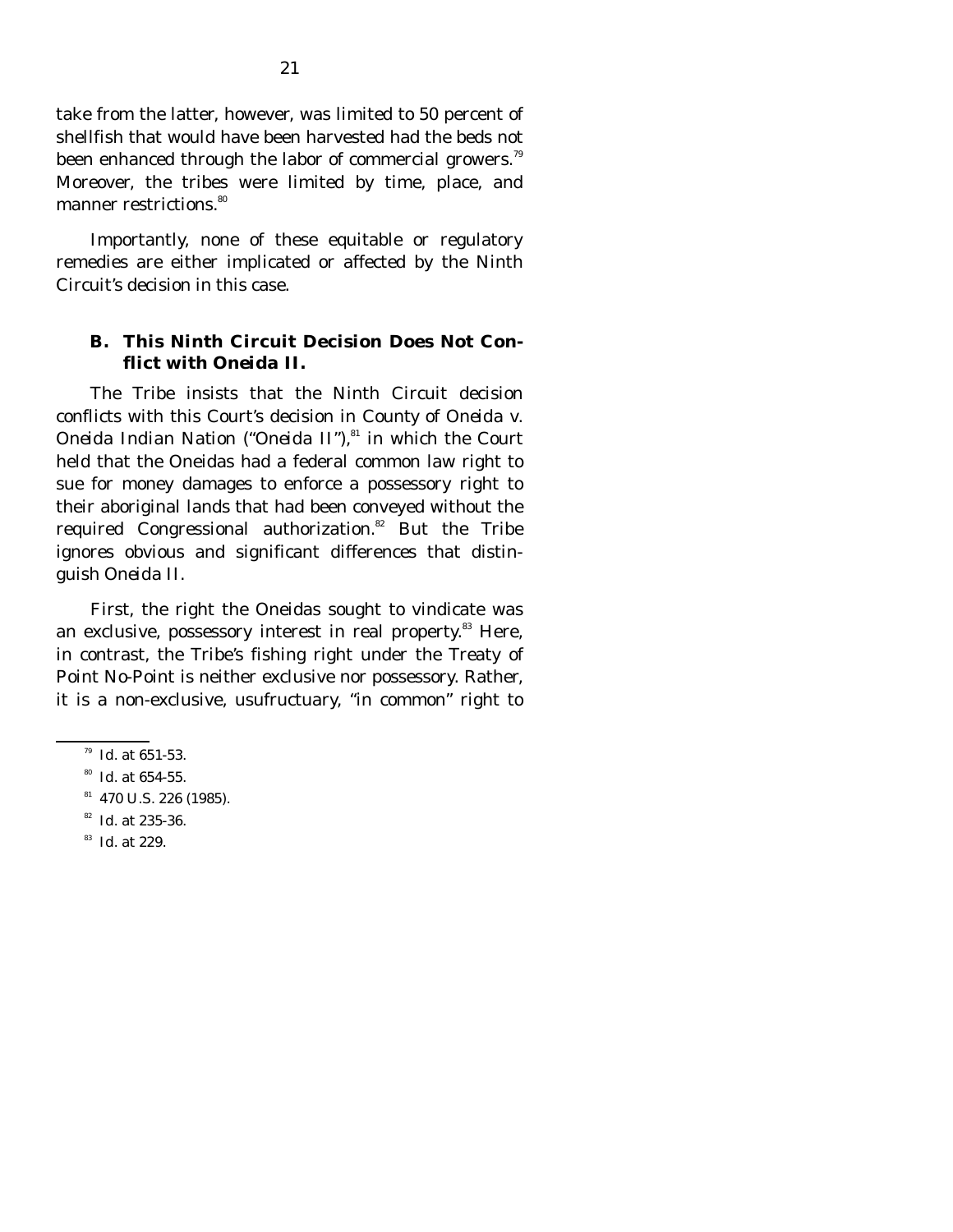take a fair share of fish. It was intended to change over time to adapt to new conditions.

 Second, the Court did not imply a private right of action from a treaty or statute. Instead the Court permitted the Oneidas to sue for unlawful possession of and trespass on their historical lands because no act of Congress had ever divested the Oneidas of their possessory rights to aboriginal lands.<sup>84</sup> These causes of action are "well-established federal common law" remedies for injuries affecting "possessory rights in land."85 The Ninth Circuit explicitly acknowledged this point.<sup>86</sup> Conversely, the damages remedy the Tribe urges this Court to imply from the Treaty for alleged injury to its non-exclusive, incommon fishing right has never been approved or recognized by any court. Rather, as discussed above, these rights have traditionally been protected by equitable remedies and regulation. Notably, although the Oneidas urged the Court to imply a private right of action for

<sup>84</sup> *Id.* at 235 (*citing Oneida Indian Nation v. County of Oneida*, 414 U.S. 661 (1974) ("*Oneida I*")). For this same reason, *Pend Oreille*, 28 F.3d 1544, also is distinguishable, as it involved a situation where a licensee had violated its license and trespassed on reservation territory.

<sup>85</sup> *Skokomish Indian Tribe v. United States,* 410 F.3d at 514. Exactly the same analysis can be applied to every other alleged "conflict" in the cases cited by the Tribe as a basis for granting cert. *See*  Pet. at 14, citing *Mescalero Appache Tribe v. Burgen Floral Company,*  503 F.2d 336 (10th Cir. 1974) (involving destruction of trees on real property owned exclusively by the tribe); *Pueblo of Isleta v. Universal Constructors,* 570 F.2d 300 (10th Cir. 1978) (involving blasting damages to reservation property); and *Pend Oreille,* 28 F.3d 1544 (involving trespass on real property owned by the tribe). Every one of these cases involved traditional common law remedies for established causes of action.

<sup>86</sup> *Skokomish Indian Tribe v. United States,* 410 F.3d at 514.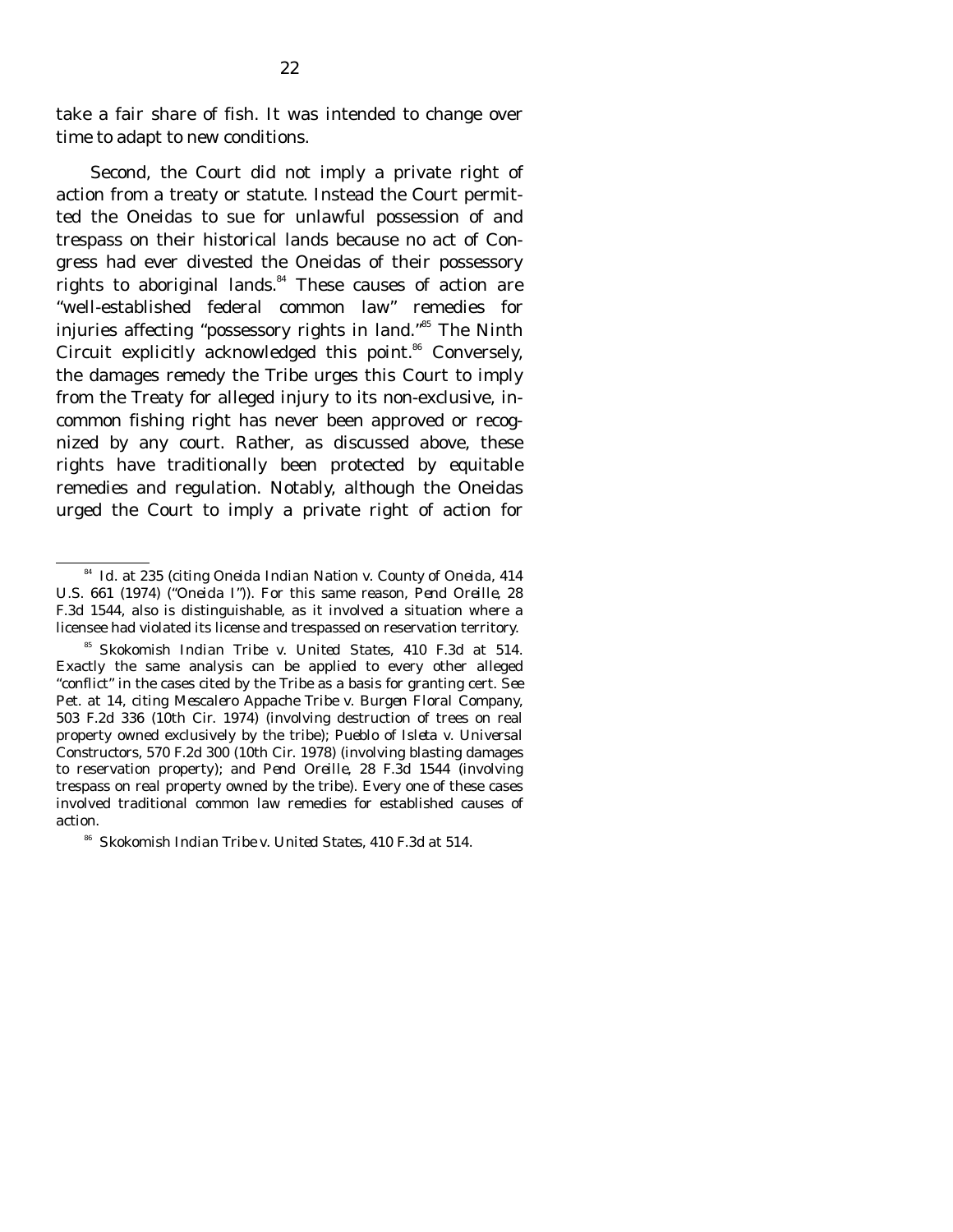damages in the Nonintercourse Act of  $1793$ ,  $87$  the Court expressly declined to do so.<sup>88</sup>

 Third, the claim this Court recognized in *Oneida II* was based on aboriginal title. In this case, by contrast, the Tribe has never asserted that its claim is based on aboriginal title. Nor could it do so. By ratifying the Treaty of Point-No-Point in 1859, Congress extinguished the Tribe's aboriginal title, leaving only treaty-based rights.<sup>89</sup>

 The Tribe also argues an implied right of action for damages against local government was "reaffirmed" in *City of Sherrill v. Oneida Indian Nation.*<sup>90</sup> But *Sherrill* was a suit in equity, not a suit at law. The Oneidas brought the claim to avoid local property taxes, and "the question of damages for the Tribe's ancient dispossession [was] not at issue."91 If anything, *Sherrill* supports the result in this case, because this Court made a firm distinction between a theoretical right and the means that might be used to

<sup>91</sup> *Id.* at 1494. The Oneidas had repurchased some of the same lands at issue in *Oneida II* within the City of Sherrill and sought to resist paying property taxes on the ground that the Tribe's reacquisition of fee title to parcels of historic reservation land merged the fee and revived the Oneidas' ancient sovereignty of each parcel. *Id.* at 1488.

<sup>&</sup>lt;sup>87</sup> In 1795, the Tribe's ancestors sold tribal land to the State of New York. In 1970, several Oneida bands sued for damages on the ground that the agreement with the state violated the Nonintercourse Act of 1793, which prohibited the conveyance of Indian land without Congressional authorization pursuant to the treaty power. *Oneida II*, 470 U.S*.* at 231-33.

<sup>88</sup> *Id.* 

<sup>89</sup> *Skokomish Indian Tribe v. United States*, 332 F.3d at 554; *Passenger Fishing Vessel Ass'n*, 443 U.S. at 661-62. Whether the Treaty adequately compensated the Tribe for the divesture of aboriginal possessory rights is not the subject of this case.

<sup>&</sup>lt;sup>90</sup> 125 S.Ct. 1478.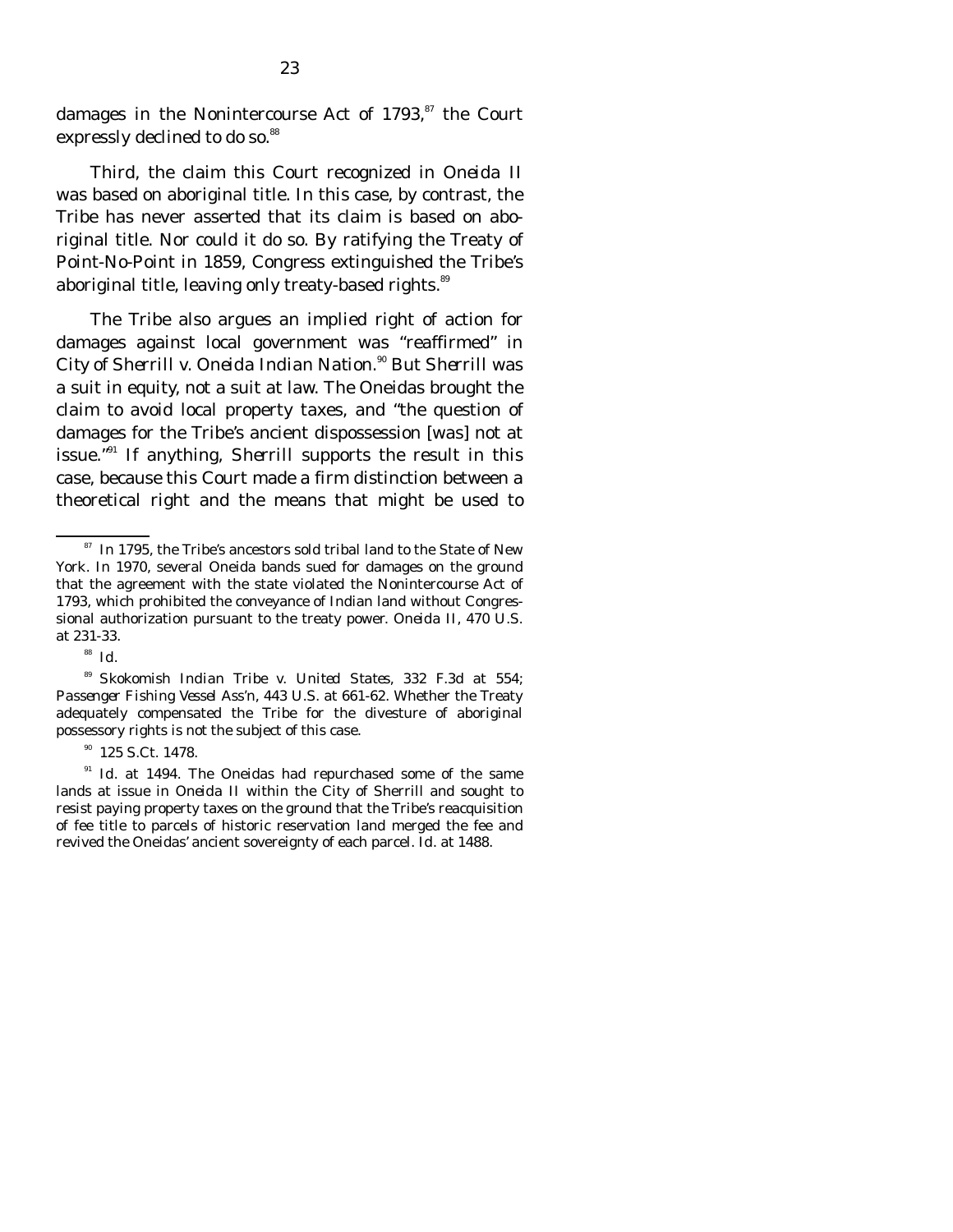enforce it and then denied relief "based upon the long lapse of time, during which the Oneidas did not seek to revive their sovereign control through equitable relief in court, and the attendant dramatic changes in the character of the properties . . . [that] preclude [the Oneida Indian Nation] from gaining the disruptive remedy it now seeks."92

 In sum, the Ninth Circuit's decision does not conflict with, or even implicate, *Oneida I, Oneida II,* or *Sherrill*. Accordingly, this case does not warrant *certiorari*.

### **C. The Ninth Circuit Decision Does Not Conflict with This Court's Decisions Holding That Treaties are the "Supreme Law of the Land"**

It is disingenuous to argue that the Ninth Circuit's decision in this case conflicts with Supreme Court cases finding treaties enforceable against the States as the "supreme law of the land."<sup>93</sup> The question is not whether the Treaty can be enforced, but whether a court can imply a private remedy for money damages against third parties to the Treaty, especially where a treaty grants not exclusive, possessory rights, but only an adaptive, "in common" right to use a shared resource. As stated by the Ninth

 $^{92}$  *Id.* at 1491. As the Tribe notes, this same reasoning was recently applied by the Second Circuit in *Cayuga Indian Nation of New York v. Pataki*. 413 F.3d 266 (2d Cir. 2005). The *Cayuga* court held that the equitable and monetary relief sought by a tribe relating to a land claim was "indisputedly disruptive" and barred by equitable doctrines "even when such a claim is legally viable and within the statute of limitations." *Id.* at 273.

93 Pet. at 11-12 (citing *Antoine v. Washington*, 420 U.S. 194, 201-05 (1975); *Choate v. Trapp*, 224 U.S. 665 (1912); *Perrin v. United States*, 232 U.S. 478 (1914); and *Dick v. United States*, 208 U.S. 340 (1908)).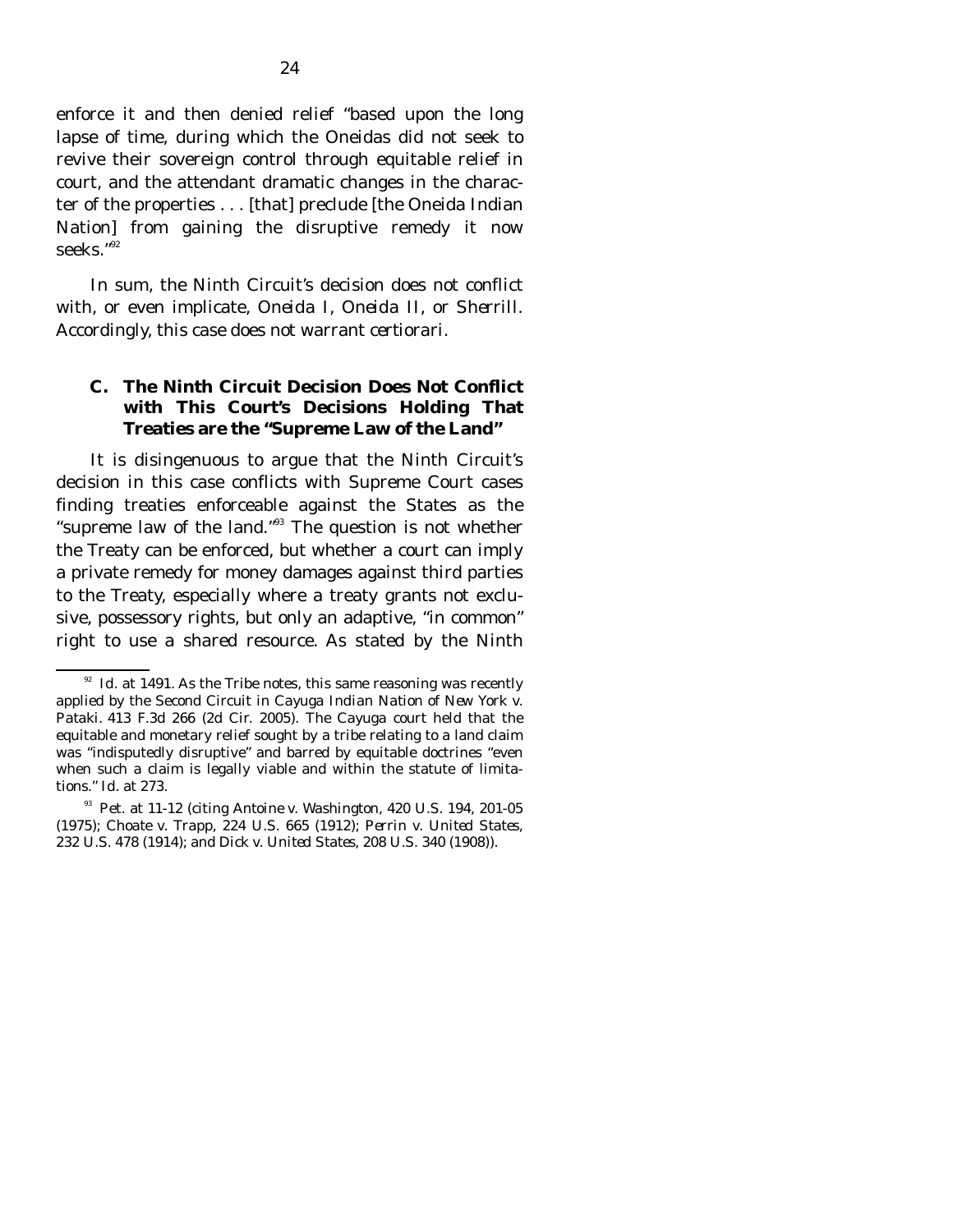Circuit opinion, "[h]olding that a state is precluded from passing laws inconsistent with a treaty is quite different from saying that a non-contracting party can be sued for damages under the treaty."<sup>94</sup> In answer to the true question presented, no court has ever implied such a remedy for this type of a right. Therefore, the Court would be embarking on an entirely new course if it implied such a cause of action here.

#### **D. The Traditional Tort Cases Cited By the Tribe Are Irrelevant**

This Court's review is not necessary to resolve any "conflict" between the Ninth Circuit's decision and tort cases such as *Union Oil v. Oppen.*95 The Tribe suggests a double standard would be created by allowing non-Indian fishers a remedy for despoliation of waters, but not Indian fishers. But no such "conflict" exists, because there is nothing in the Ninth Circuit's opinion that would prevent a tribe from suing in tort for negligence. Indeed, the Tribe expressly notes in its petition that it is not seeking review of any of the counts in its complaint that addressed tortious conduct.<sup>96</sup> Therefore, the tort cases are not relevant.

 Nor is the Ninth Circuit's decision in conflict with any of the cases involving money damages for violation of traditional property rights asserted by tribes against

<sup>94</sup> *Skokomish Indian Tribe v. United States*, 410 F.3d at 514.

<sup>95</sup> *Union Oil v. Oppen*, 501 F.2d 558 (9th Cir. 1974). *Oppen* involved the tort of negligence for polluting waters through an oil spill. The Tribe also cites *Emerson G.M. Diesel v. Alaskan Enterprise*, 732 F.2d 1468 (9th Cir. 1984), a product liability case arising under admiralty that has no conceivable connection to the present case.

 $96$  Pet. at 1.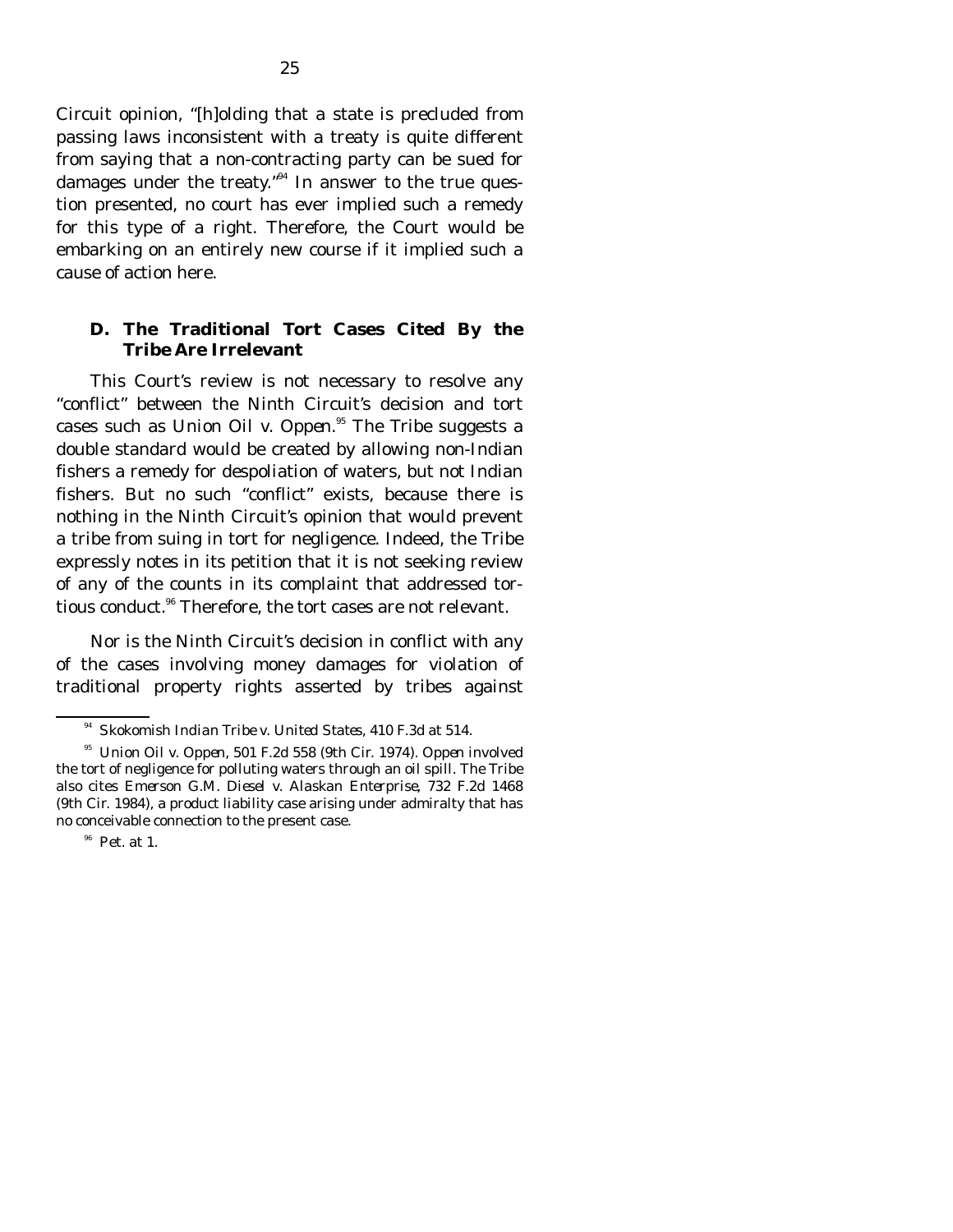common law tortfeasors. The Tribe claims $\frac{97}{10}$  the decision creates an inter- and intra-circuit conflict with three trespass cases – *Mescalero Apache Tribe v. Burgett Floral Company*, <sup>98</sup> *Pueblo of Isleta v. Universal Constructors,*<sup>99</sup> and *United States v. S. Pac. Transp. Co.*<sup>100</sup> To the contrary, every one of these cases involves money damages arising from violation of traditional exclusive and possessory interests in real property and common law torts, in which money damages is a common remedy, not implied or created by treaty. Moreover, unlike the prohibited or wrongful conduct at issue in a tort case, the "conduct" complained of here consists only of the indirect effects of the proper operation of a hydroelectric facility authorized under the FPA $^{101}$  on the off-reservation, in-common fishing right secured by the Treaty. In fact, the operation of a federally-licensed Project under the FPA is just the type of conduct that this Court has held would alter the contours of the Tribe's continuing property rights.<sup>102</sup>

 This same reason distinguishes the case of *United*  States v. Pend Oreille Public Utility District No. 1.<sup>103</sup> In *Pend Oreille*, the Ninth Circuit allowed a damage action against a hydroelectric project owner that had violated its

99 570 F.2d 300 (10th Cir. 1978).

 $101$  Again, this is an issue properly determined by FERC. See discussion, *supra,* at fn. 24.

<sup>&</sup>lt;sup>97</sup> Pet. at 14.

98 503 F.2d 336 (9th Cir. 1974).

100 543 F.2d 676 (9th Cir. 1976).

<sup>102</sup> *Federal Power Comm'n v. Tuscarora Indian Nation*, 362 U.S. at 118.

<sup>&</sup>lt;sup>103</sup> 28 F.3d 1544.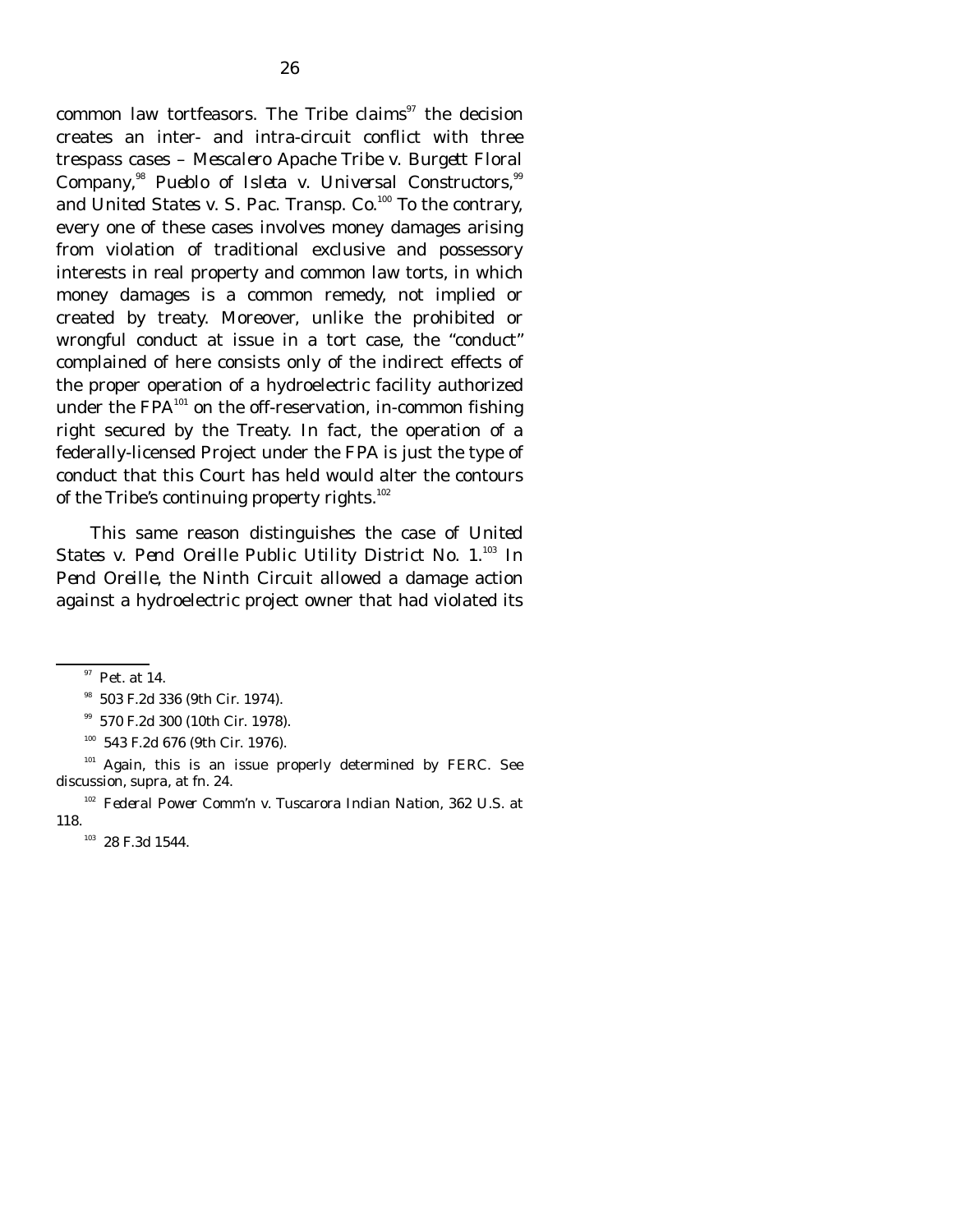license and trespassed on reservation real property.<sup>104</sup> This claim is far different from an alleged violation of an "in common" treaty fishing right that is regulated for the common benefit of the Tribe and other citizens of the state and subject to equitable remedies. Unlike *Pend Oreille*, the Tribe is asking for an unprecedented new cause of action that substantially departs from traditional common law remedies.

### **E. The Federal Power Act Preempts any Implied Private Right of Action.**

The Tribe's in-common fishing rights have been, and continue to be considered by FERC as part of the relicensing process. This case represents a collateral attack on that proceeding, and there is no "compelling reason" to allow the Tribe to disrupt that proceeding.

 The federal government has traditionally considered Indian treaty fishing rights through its licensing authority for hydroelectric projects under the FPA, which authorizes the Commission to balance tribal and other public interests when licensing a project:

The Federal Power Act constitutes a complete and comprehensive plan for the development and improvement of navigation and for the development, transmission and utilization of electric power in any of the streams or other bodies of water over which Congress has jurisdiction....

<sup>104</sup> *Id.* at 1549. Unlike the claim at issue in this case, *Pend Oreille* would not have been preempted by the FPA because it was a common law trespass claim allowed by Section 10(c) of the FPA.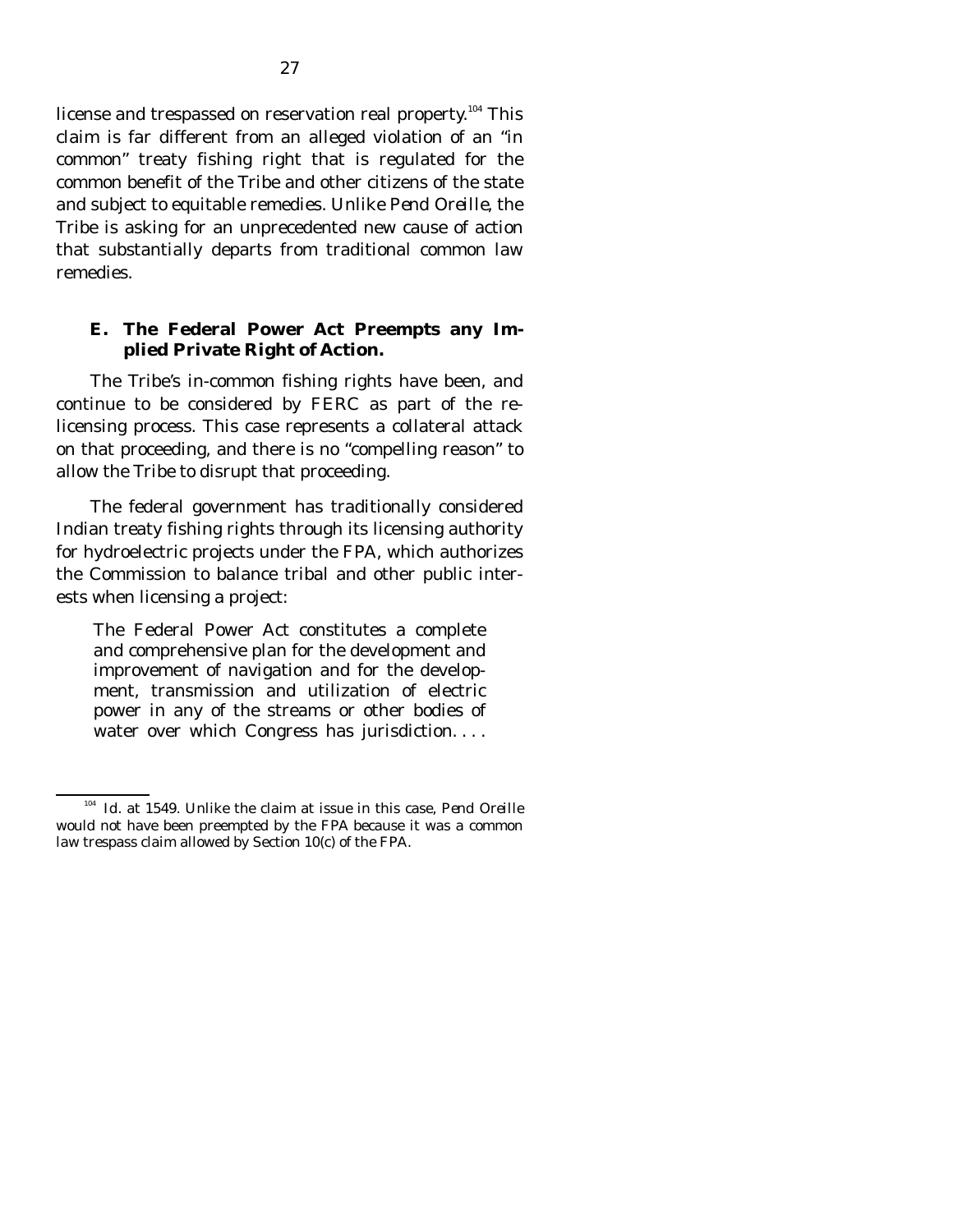*It neither overlooks nor excludes Indians or lands*  owned or occupied by them.<sup>105</sup>

 As noted above, FERC and the D.C. Circuit in the relicensing proceeding have exercised continuing jurisdiction over substantially the same issues raised by the Tribe in this case. Both the trial court and the majority of the three-judge Ninth Circuit panel held that the Federal Power Act preempted the Tribe's treaty-based damage claims and that the Tribe's suit was an impermissible collateral attack on the Commission's licensing authority, the jurisdiction of the Commission, and the exclusive remedy the FPA provides for licensing decisions. $^{106}$ 

<sup>105</sup> *Federal Power Comm'n v. Tuscarora Indian Nation*, 362 U.S. at 118 (emphasis added). Courts routinely hold that congressional treatment of a substantive area within its Article I powers divests federal courts of the authority to create or adapt federal common law remedies to vindicate interests Congress has addressed comprehensively by statute. *See*, *e.g., City of Milwaukee v. Illinois,* 451 U.S. 304, 317 (1981) (Federal Water Pollution Control Act (FWPCA) preempts federal common law of nuisance). *See also Middlesex County Sewerage Authority v. National Sea Clammers*, 453 U.S. 1, 22 (1981) (Clean Water Act preempts federal common law remedy); *Connor v. Aerovox*, 730 F.2d 835, 840-842 (1st Cir. 1984), *cert. denied*, 470 U.S. 1050 (1985) (FWPCA preempts private federal maritime law damages remedy for water pollution); *In re Oswego Barge Corp.*, 664 F.2d at 335, 339-44 (Clean Water Act preempts the federal maritime remedy for governmental oil spill cleanup cost recovery); *Lee v. United States*, 629 F. Supp. 721, 728-29 (D. Alaska 1985) (Alaska Native Claims Settlement Act preempts federal common law remedy for invasion of possessory interest in land); *United States v. Price*, 523 F. Supp. 1055, 1069 (D.N.J. 1981) (RCRA and CERCLA preempt federal common law of nuisance), *aff 'd*, 688 F.2d 204 (3rd Cir. 1982).

 $106$  ER 37 (District Court Opinion) (" ... [T]he Tribe's claims flow directly from FERC's licensing decisions. The Court agrees with the City of Tacoma that the Tribe's claims belong before FERC and not this Court."); *Skokomish Indian Tribe v. United States*, 332 F.3d at 560 ("The Tribe's claims were raised and addressed in the FERC licensing (Continued on following page)